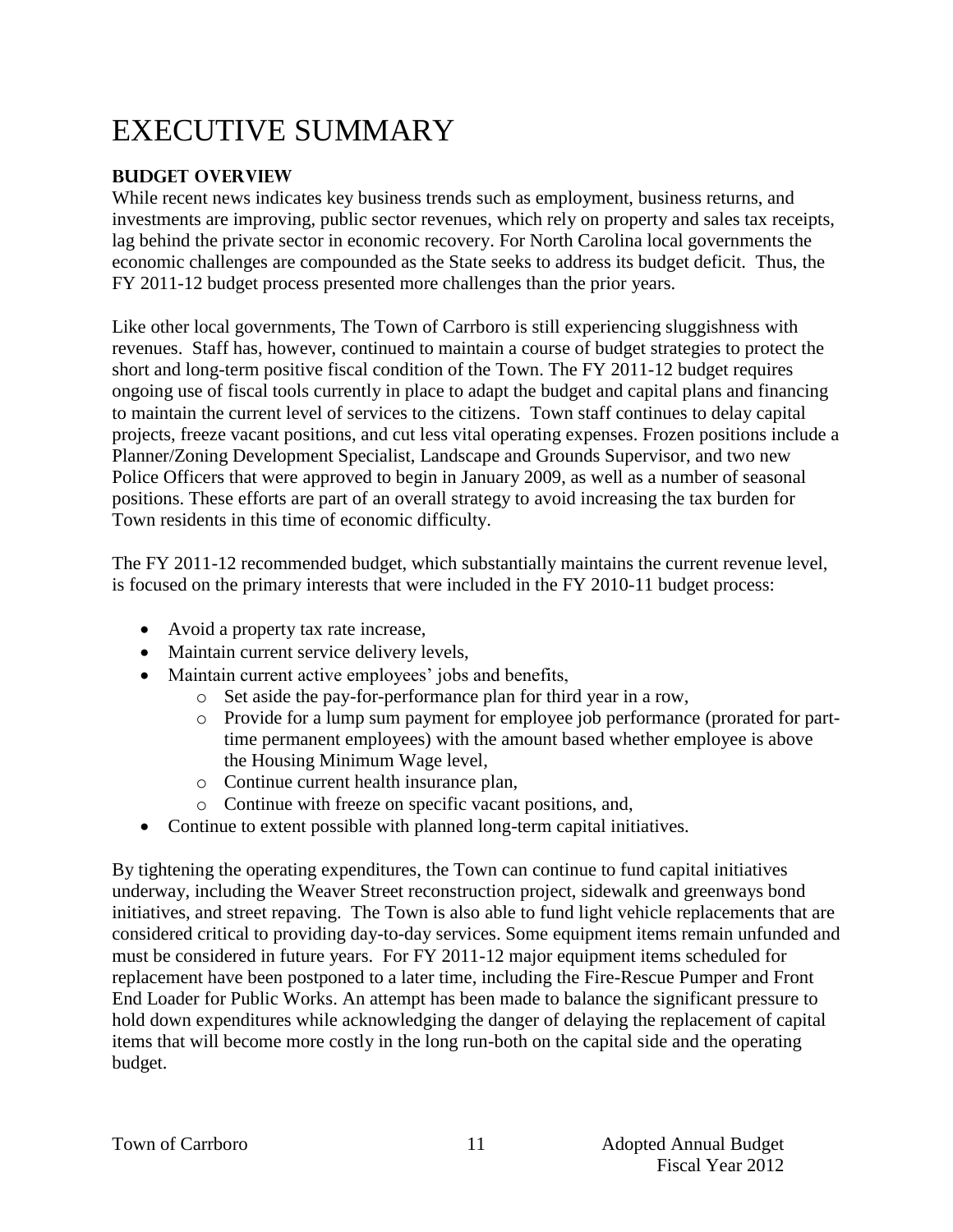The total recommended general fund budget is \$18,489,939, a slight decrease of \$35,747 over the prior year budget. By law, municipalities are required to have a balanced budget where revenues must equal budgeted expenditures. Highlights of Town revenues and expenditures follow.

#### **Revenue Realities**

Carrboro's revenue stream has two broad types of revenues: recurring revenues and other financing sources which represent certain one-time inflows of revenue that might otherwise distort a governmental fund's regular ongoing revenue trends. Recurring revenues consist of property taxes, sales taxes and intergovernmental revenues and comprise approximately 85% of general fund revenues. While the recurring revenues from property taxes are expected to increase slightly due to increased valuations, recurring revenues from sales taxes, and intergovernmental revenues, are down by over \$150,000 over the current year budget.



**FY 2011-12 RECOMMENDED BUDGET GENERAL FUND REVENUE \$18,489,939**

Other Financing Sources and Fund Balance comprise 7% of general fund revenues. There is overall decrease in Other Financing Sources due to the need for less installment financing to replace vehicles and equipment in FY 2011-12. The transfer from the Capital Reserve Fund of \$176,945 will be continued to partially offset the increase in debt service for the new fire station and to offset the first year of debt service for installment financing for replacement vehicles.

|                                      | <b>CHANGES</b>    | FY 2011-12         | FY 2010-11     |
|--------------------------------------|-------------------|--------------------|----------------|
|                                      | <b>OVER PRIOR</b> | <b>RECOMMENDED</b> | <b>ADOPTED</b> |
|                                      | <b>YEAR</b>       | <b>REVENUE</b>     | <b>REVENUE</b> |
| <b>INTERFUND TRANSFERS</b>           | \$0               | \$176,945          | \$176.945      |
| <b>INSTALLMENT FINANCING</b>         | (\$261,650)       | \$298,850          | \$560,500      |
| <b>FUND BALANCE</b>                  | \$185.572         | \$712.163          | \$526.591      |
| <b>TOTAL OTHER FINANCING SOURCES</b> | (\$76,078)        | \$1,187,958        | \$1.264.036    |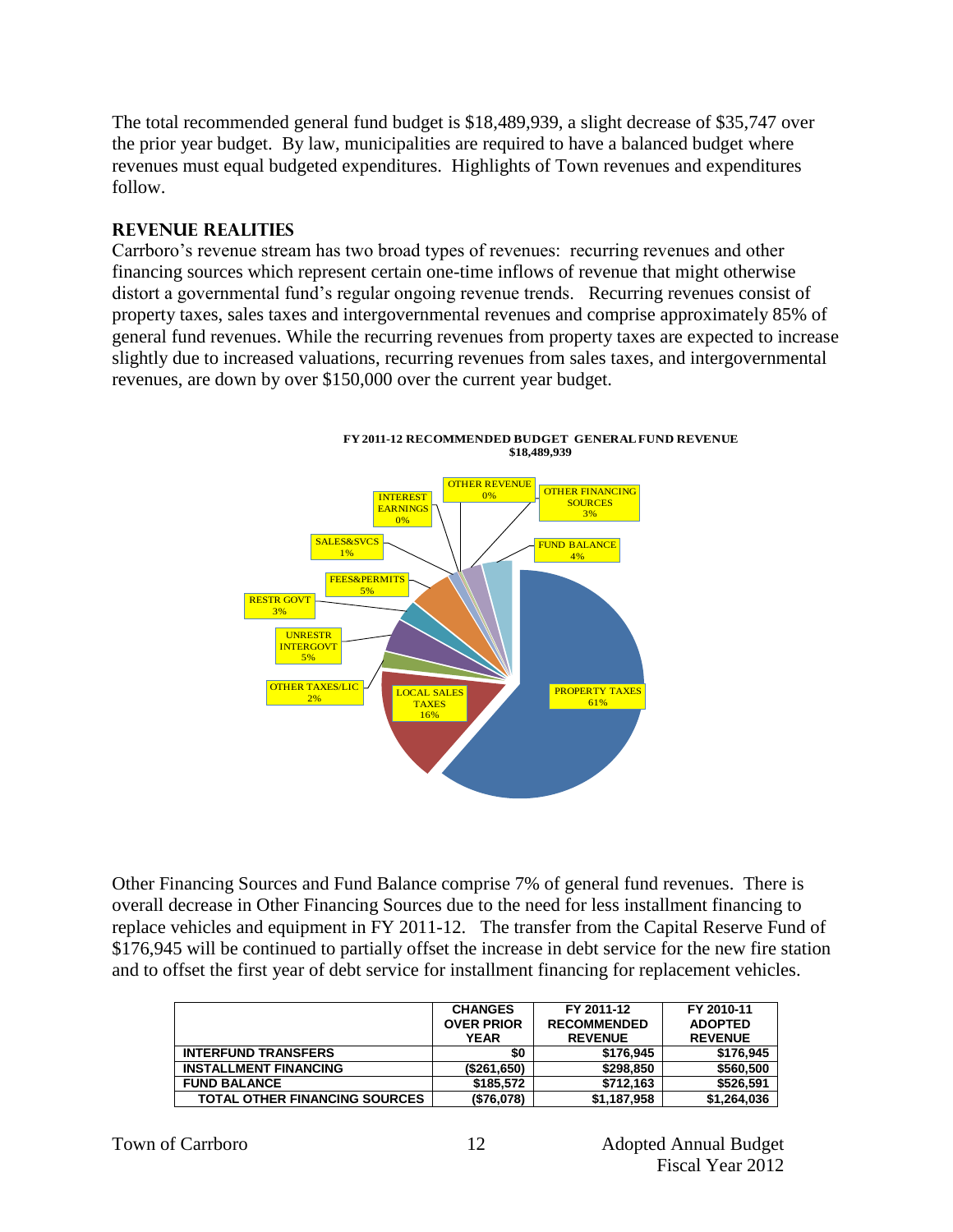Installment financing represents the full cost of vehicles and equipment that the Town is planning to finance through a loan. Following generally accepted accounting practices, the full cost of the financed equipment is budgeted (equipment purchased in that fiscal year) in addition to the lease payment. However, an offsetting entry equal to the full cost value of the equipment is budgeted on the revenue side as lease proceeds. Thus, the true tax impact of the financed equipment is the lease value only. The full cost of financed equipment being purchased in FY 2011-12 equals \$298,850; the budgeted lease proceeds on the revenue side are also equal to this same amount. The projected installment financing revenue is \$261,650 less than the previous year. The debt expenditure associated with borrowing the funds for the equipment and vehicles recommended for replacement is \$65,740 and is offset by the Capital Reserve Fund transfer as mentioned above.

Fund Balance Appropriations are conservatively budgeted and increase by \$185,572 from the prior year. Overall fund balance appropriations make-up 4% of total revenues.

The two largest sources of revenue, property taxes and sales taxes, remain essentially flat. The property tax base is estimated at \$1,930,004,544 for FY 2011-12, representing a \$14,131,751 increase in value, or growth of less than 1% over the June 30, 2010 value of \$1,915,872,793. Each penny on the tax rate generates approximately \$188,947. In addition, property tax relief is available to taxpayers that meet specific guidelines. Relief is available for the elderly, permanently-disabled persons, and veterans who meet income and other specific exemption requirements. These relief benefits are expected to reduce the tax base available for taxation by an estimated \$6,555,628, resulting in a reduction of \$38,639 in property tax income to Carrboro.

Overall sales tax receipts, reflecting seven months of collections (\$1.7 million) for the year, are 50% of FY 2010-11 adopted budget (\$3.0 million) with actual collections estimated to be \$2.7 million. Compared to the same time period in FY 2009-10 sales tax receipt collections show a 1% decline. Statewide the N. C. League of Municipalities anticipates sales tax revenue distributions in the current fiscal year will be at least 2.5% higher than the FY 2009-10 collections.

However, sales tax refund activity this year is at a higher level than in past years. While some of the higher level tax refunds are due to the reduction of a refund backlog by the

|          |                     | FY 2011-12                                                                                         | FY 2010-11           |
|----------|---------------------|----------------------------------------------------------------------------------------------------|----------------------|
|          | <b>CHANGES OVER</b> |                                                                                                    | <b>ADOPTED</b>       |
| % change | <b>PRIOR YEAR</b>   | <b>REVENUE</b>                                                                                     | <b>REVENUE</b>       |
|          | \$224,811           | \$11,246,033                                                                                       | \$11,021,222         |
|          | (\$96,083)          | \$2,966,053                                                                                        | \$3,062,136          |
|          | \$3,326             | \$406,076                                                                                          | \$402,750            |
|          | (\$10,488)          | \$849,531                                                                                          | \$860,019            |
|          | (\$44,216)          | \$509,765                                                                                          | \$553,981            |
|          | (\$7,629)           | \$1,015,238                                                                                        | \$1,022,867          |
|          | (\$14,760)          | \$229,846                                                                                          | \$244,606            |
|          | (\$25,000)          | \$25,000                                                                                           | \$50,000             |
|          | \$10,370            | \$54,439                                                                                           | \$44,069             |
|          | \$40,331            | \$17,301,981                                                                                       | \$17,261,650         |
|          |                     | 2.0%<br>$-3.1%$<br>0.8%<br>$-1.2%$<br>$-8.0\%$<br>$-0.7%$<br>$-6.0%$<br>$-50.0\%$<br>23.5%<br>0.2% | <b>I RECOMMENDED</b> |

state there appears to be increased refund claims activity by non-profits.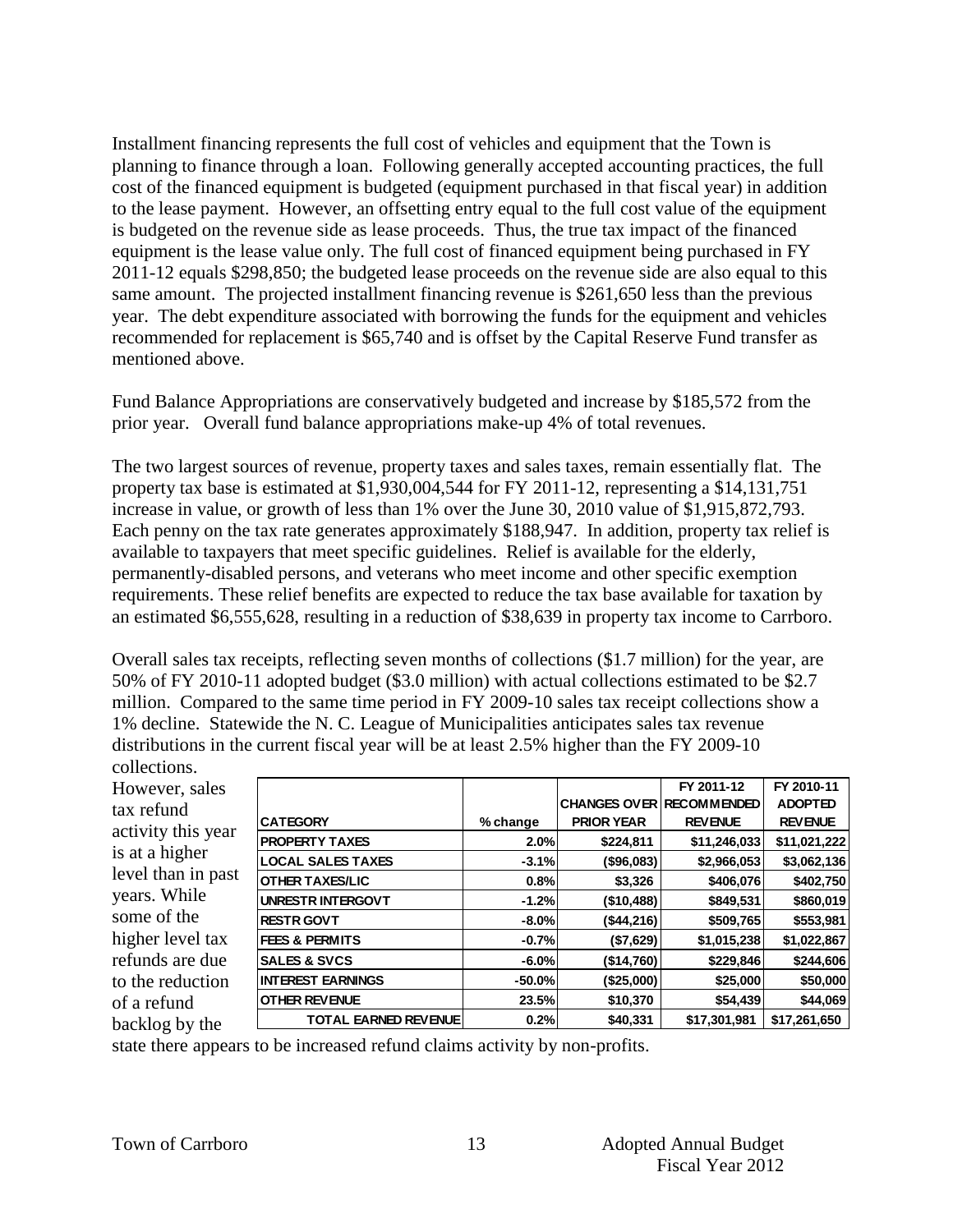For FY 2011-12 the League anticipates statewide sales tax growth of 3-4%. While national sales growth has been positive since the end of 2009, sales in North Carolina have only flirted with growth the past couple of years. Sales tax revenues are not expected to rise quickly without a recovery of the housing market, which is not expected during FY 2011-12. Assuming that sales tax refunds from non-profits do not decline and local sales tax distributions continue to decline as the past two years, sales tax revenues for FY 2011-12 are projected to be 3% less.

Given the economy, the Town is seeing no growth in the majority of revenues across the board. The decrease in interest earnings is due to historically low interest rates. Intergovernmental revenues, recreation programming, rentals, and donations (reported in the Other Revenue category) have all been affected.

The Recreation Department estimates a drop in recreation programming fees based on current activity. The department plans to continue assisting residents with low incomes and qualifying groups with its scholarships and subsidies that, in FY 2009-10, equaled \$8,099. Through March 2011, the department has provided \$9,983 in similar support. The FY 2011-12 budget estimates that \$11,644 will be provided in support.



Other significant budget shortfalls include a 10% decrease in restricted Intergovernmental Revenues. The planned graduated annual reduction in the Staffing for Adequate Fire and Emergency Response (SAFER) grant for three firefighters that began in FY08-09 explains the bulk of the decrease in Restricted Intergovernmental revenues. Offsetting this decrease is \$8,500 from the relatively new excise tax imposed on municipal solid waste and construction debris that is deposited in a landfill. The excise tax on solid waste is returned to local governments to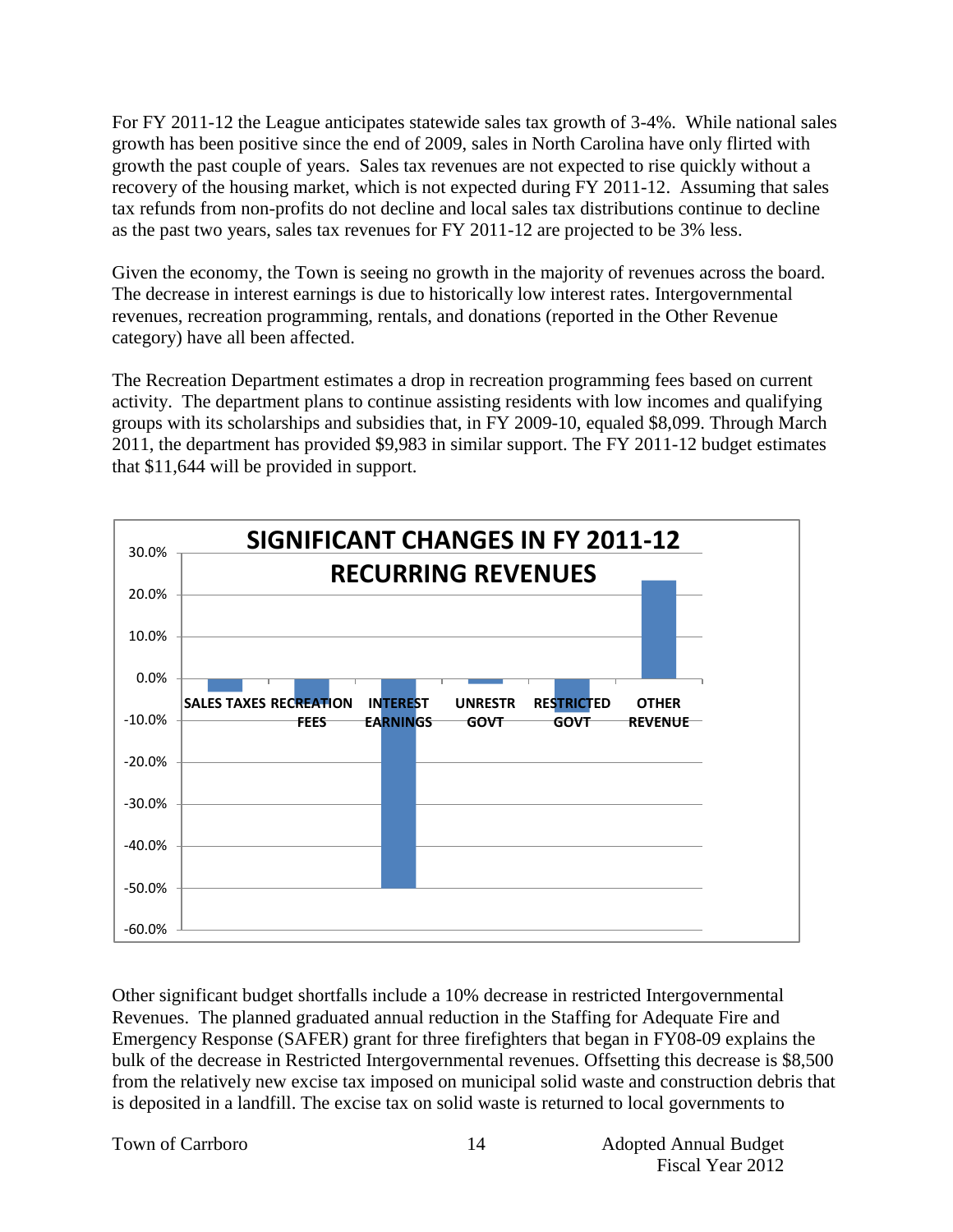support solid waste management programs and services. The Town expects to continue to receive the Alcoholic Beverage Control (ABC) Board grant for the Police Department to provide supplies for the enforcement of alcohol violations. While the Other Revenue category reflects an increase, these revenues are primarily donations and comprise 0.3% of the total revenues.

For Unrestricted Intergovernmental Revenues, the Town is expecting the beer and wine tax distributions to remain flat. In FY 2009-10 the State reduced the local share of beer and wine taxes resulting in a reduction of these revenues by 2/3. The Town expects that the State will continue this reduction for the next year.

#### **Budget Process**

The budget process is similar to past years, requiring departments to justify their operating budget, the continuation of services as well as any expansions. The continuation budget includes adjustments for price increases in the cost of goods and services; and may include projects and infrastructure expenditures reflected in the annual CIP which includes street resurfacing costs, vehicles, equipment, various specific capital projects and debt service payments for capital commitments. All other requests are defined as "proposed changes" and are budgeted in a separate column.

#### **Expenditures**

Town staff, in preparing budget requests, was asked to limit requests for expenditure increases to those things that are considered critical to have in FY 2011-12. The reduced flexibility in the revenue portfolio has required a sharp focus on what is important and necessary to performing day-to-day services. No expansion requests are funded.

As shown in the chart below, the recommended budget equals \$18,489,939, representing a \$35,747 decrease from the current year adopted budget. Much of this decrease is due to decreases in operations costs. The current year budget also includes continuation of the Town's street resurfacing program, but at a reduced level. The annual transfer of \$200,000 for street resurfacing will not be made in FY 2011-12.

|                             | 2010-11          | 2011-12            | <b>CHANGES</b>                  |               |
|-----------------------------|------------------|--------------------|---------------------------------|---------------|
|                             | <b>ADOPTED</b>   | <b>RECOMMENDED</b> | <b>OVER PRIOR</b>               | $\frac{0}{0}$ |
| <b>EXPENDITURE CATEGORY</b> | <b>BUDGET</b>    | <b>BUDGET</b>      | <b>YEAR BUDGET</b>              | <b>CHANGE</b> |
| PERS ONNEL                  | 10,671,236<br>\$ | 10,752,733<br>\$   | \$<br>81,497                    | $0.8\%$       |
| <b>OPERATIONS</b>           | 7.227.439<br>Œ   | 6,958,116<br>\$    | (269, 324)<br>$\boldsymbol{\$}$ | $-3.7\%$      |
| <b>CAPITAL OUTLAY</b>       | 627,010<br>œ     | 779,090<br>S       | 152,080<br>\$                   | 24.3%         |
| <b>TOTAL</b>                | 18,525,685<br>\$ | 18,489,939<br>\$   | \$<br>(35, 747)                 | $-0.2\%$      |

#### **Personnel**

The increased personnel costs provide for the following:

- maintaining employee benefits at current levels
- providing for a small lump sum payment (equal to 1.7% of total budgeted payroll) to reward employee performance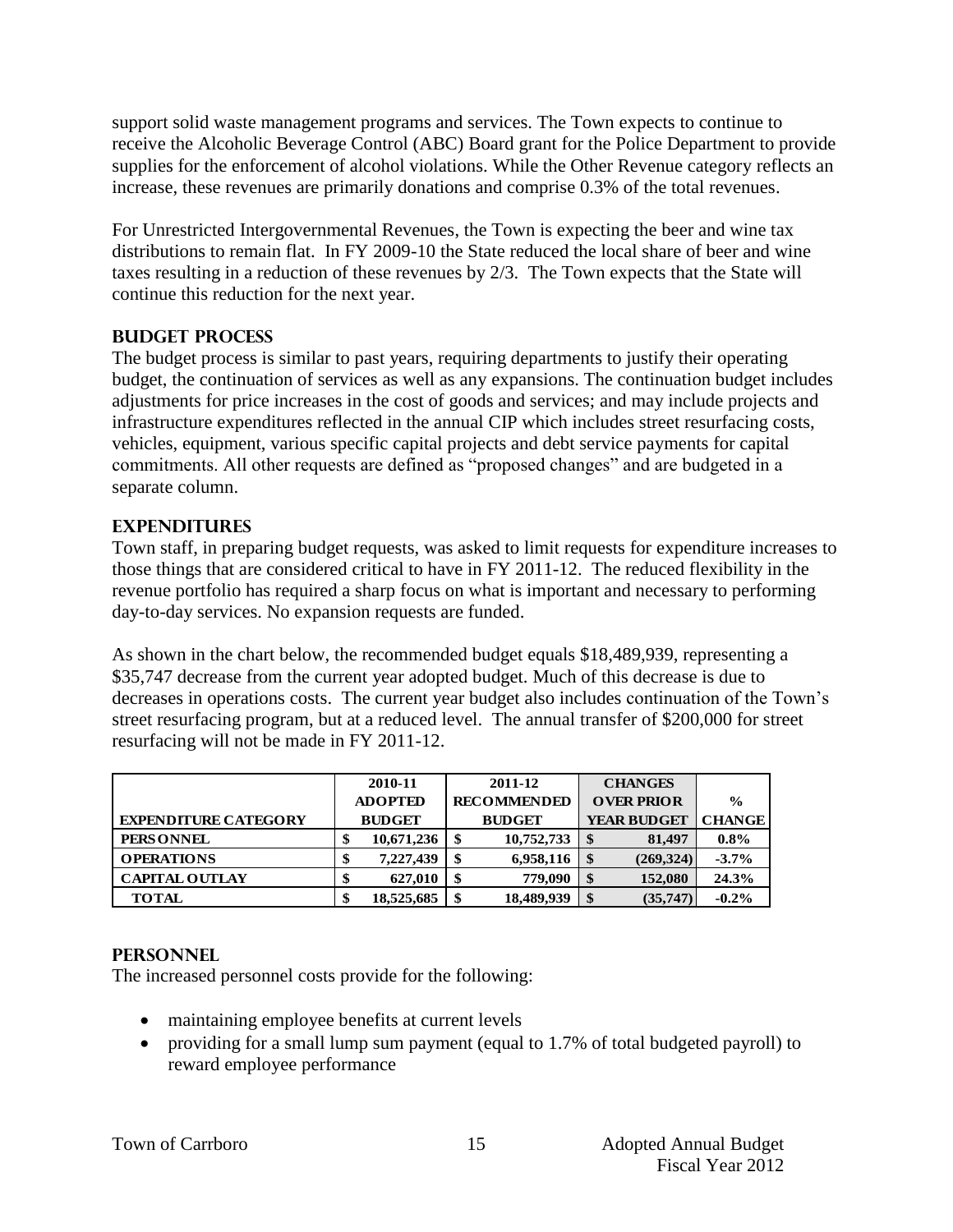Maintaining employee benefits includes the unfunded mandate to increase the employer contribution to the Local Government Employees' Retirement System (LGERS) from 6.35% to 6.88% for general employees and 6.41% to 7.35% for law enforcement personnel. This will cost an additional \$51,702 in FY 2011-12. The LGERS rate was increased last year for the first time since 1983. The State Treasurer's Office also anticipates an additional increase each year for the next several fiscal years to keep the pension fund solvent.

Town staff worked with its benefits broker to review health insurance benefits and was able to maintain the current benefits level and negotiate an increase of 8.2% (after anticipating an increase in excess of 15%) for the upcoming year (\$129,971). Retiree health insurance is expected to increase as well by \$30,000 due to the increased number of retirements. There were no increases in the costs of other benefits.

The continuing financial situation makes it impossible in FY 2011-12 to consider a return to the pay-for-performance plan in its original form where employees are rewarded for varying levels of performance. When the Board of Aldermen approved the plan, it was explained that performance pay amounts may vary from year to year depending on budget availability and labor market conditions. However, the recommended budget does include a one-time lump sum payment at a total cost of \$196,319 for all permanent full-time and part-time employees based on their performance level and whether they are earning above or below the Minimum Housing Wage of \$15.31 per hour. Below is the schedule for the lump sum payment.

| Minimum Housing<br>Wage     | Outstanding<br>Performance<br>Rating | Proficient<br>Performance<br>Rating |       |  |  |
|-----------------------------|--------------------------------------|-------------------------------------|-------|--|--|
| Below \$15.31/Hour          | \$<br>1,250                          | \$                                  | 1,000 |  |  |
| At or Above<br>\$15.31/Hour | 1,000                                |                                     | 750   |  |  |

Permanent part-time employees will receive a prorated amount based on hours worked.

It will be important in future budget years to return to properly funding the pay-for- performance system which financially rewards individual employees based on their actual levels of performance. Routinely providing no performance increases can affect our competitiveness with other jurisdictions and can create morale problems. Use of a lump sum payment that is essentially the same for everyone is an acceptable compensation strategy if used on a very infrequent basis. Otherwise, it can hurt employee morale because there is little to differentiate between levels of performance. In addition, there is no recognition of the different levels of job responsibilities, skill levels, education and licensing requirements, supervisory responsibilities, consequences of employee decisions, etc. that would normally afford a larger increase to employees with greater job responsibilities. This compensation strategy can also negatively impact our competiveness.

Overall, the increase in personnel costs is offset by freezing several vacant positions for the upcoming year, saving the Town \$237,211. These positions have been frozen for two years and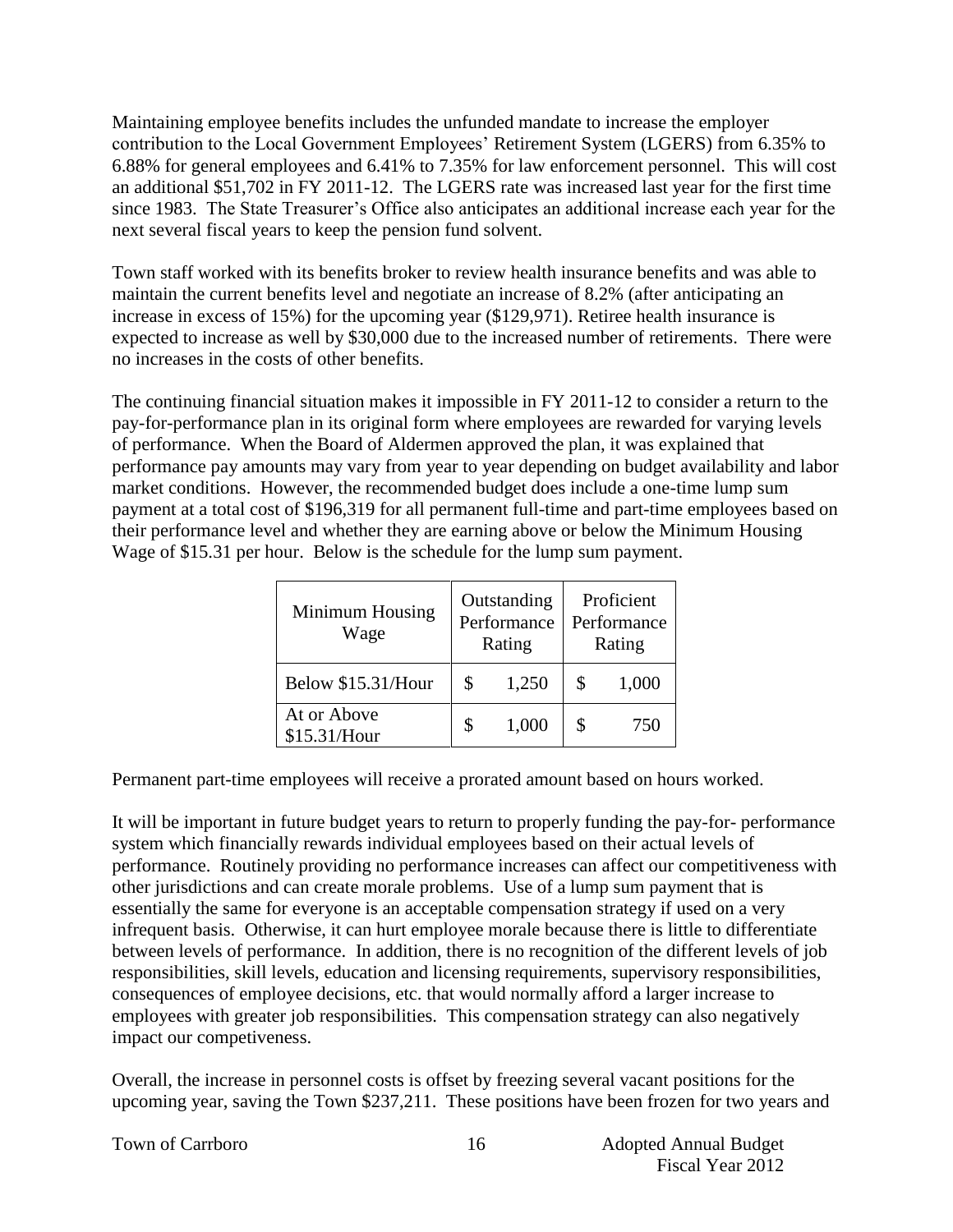there is no expectation that they will be filled during FY 2011-12. In addition, the Town opened the new fire station last year with existing fire personnel and continues to await word on a grant application to fund the final three firefighter positions planned for the new fire station.

#### **Operating Expenses**

The General Fund total operating budget for FY 2011-12 remains essentially flat with an overall expense reduction of \$35,747 (0.2%). Operating expenses are down overall by \$269,324; and capital outlays are up by \$152,080. Operating decreases occur when one-time expenses such as capital outlay or transfers are budgeted in the current year and are not reflected in the upcoming year. It is important to note a \$5,000 appropriation is in the Economic and Community Development Department to support the Local Living Economy Initiative. For FY 2011-12 the debt service decrease is 9% or \$146,804 (after some debt is retired and the initiation of new). The one-time allocation (\$151,883) in the General Fund for Weaver Street Reconstruction budgeted in the prior year is not needed for the FY 2011-12 budget.

#### **Capital Outlay**

As mentioned earlier in the budget message, capital initiatives are an important component of this budget. In accordance with the Town's financial policies, the Town Manager develops and maintains a six-year capital improvement program (CIP) plan that includes long-term maintenance, infrastructure needs and technology needed for the community. The CIP is incorporated into the annual operating budget request process. Items are appropriated into the budget by the Board of Aldermen upon adoption of the budget. The CIP plan can affect all categories of spending in the budget, including personnel and operating costs in addition to capital outlay costs.

| <b>Department</b> | <b>Vehicle</b>                       |              | Cost    | <b>Debt Svc</b> |
|-------------------|--------------------------------------|--------------|---------|-----------------|
| Rec & Parks       | Full SizePick up - Replace #016      | \$           | 16,000  | 3,520           |
| Rec & Parks       | Small Pick up - Replace #015         | \$           | 15,800  | 3,476           |
| Planning          | Mid size SUV - Replace #135          | \$           | 28,000  | 6,159           |
| Police            | Administration-Replace vehicle #190  | \$           | 28,000  | 6,159           |
| Police            | Patrol Vehicle-Replace vehicle #205  | \$           | 33,600  | 7,391           |
| Police            | Patrol Vehicle-Replace vehicle #206  | \$           | 33,600  | 7,391           |
| Police            | Patrol Vehicle-Replace vehicle #207  | \$           | 33,600  | 7,391           |
| Police            | Patrol Vehicle-Replace vehicle #208  | \$           | 33,600  | 7,391           |
| Police            | Patrol Vehicle-Replace vehicle #235  | \$           | 33,600  | 7,391           |
| Police            | Investigations-Replace vehicle #204  | \$           | 27,300  | 6,005           |
| Police            | Animal Control vehicle - Replace K-9 | S            | 15,750  | 3,465           |
|                   |                                      | <b>TOTAL</b> | 298,850 | 65,740          |

The total \$799,090 budgeted for capital outlay reflects curtailed capital spending that is largely limited to the annual vehicle and equipment needs (\$298,850).

Other capital initiatives are funded including the annual street resurfacing allocation (\$451,490), and operating and debt service costs for the bond-funded sidewalk program and the new fire substation previously discussed.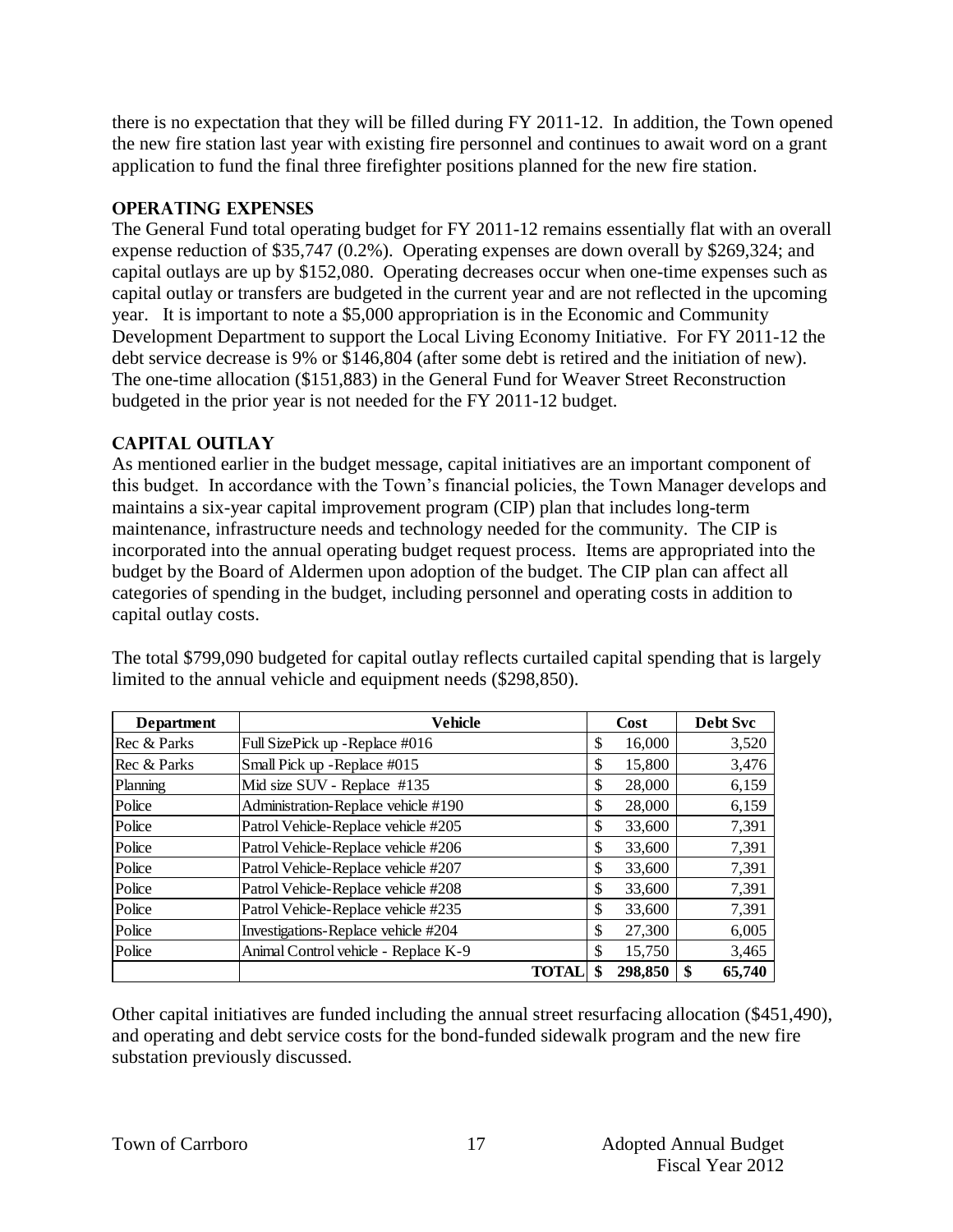Numerous capital projects currently on hold in FY 2011-12 (all of which have been on hold the past two years) are proposed for funding through designated fund balance contingent upon fund balance ratios remaining within the stated fiscal policy goal of 22.5% to 35%. These projects will remain in the designated fund balance to be considered for funding as signs of economic stability and improvement occur. Annually an agenda item is presented to the Board in late June designating funds for projects that are not yet completed. The items in the chart below will be added to that agenda item.

| <b>CAPITAL PROJECTS DELAYED - SET ASIDE IN DESIGNATED FUND BALANCE</b>                                           |        |
|------------------------------------------------------------------------------------------------------------------|--------|
| ADAMS TRACT PEDESTRIAN BRIDGE                                                                                    | 30,000 |
| REPLACE CARPET IN FIRE DEPT HALLWAY                                                                              | 4,000  |
| DOG PARK FENCE RENOVATION                                                                                        | 10,500 |
| WILSON PARK PLAYGROUND EQUIPMENT FOR 2-5 YEAR<br>OLDS, FY08-09 CIP (FULL COST = $$30k$ ; DEBT SERVICE = $$10k$ ) | 10,000 |
|                                                                                                                  | 54,500 |

Due to fiscal constraints, a few capital items and operating costs associated with capital items (firefighters) remain unfunded as indicated in the chart below. As done annually, the Town will revisit its CIP in November 2011 and will review the status of all capital needs. The items proposed above for funding with designated fund balance and in the six-year planning cycle will be reviewed in context of the economic environment and spending plans will be revised accordingly.

| <b>CIP INITIATIVES NOT FUNDED</b>               |    |          |  |  |  |  |  |
|-------------------------------------------------|----|----------|--|--|--|--|--|
| <b>THREE FIREFIGHTERS</b>                       | \$ | 129,923  |  |  |  |  |  |
| FIELD #4 RENOVATION AT ANDERSON PARK            | Φ  | 48,510   |  |  |  |  |  |
| MULTIPURPOSE FIELD RENOVATIONS AT ANDERSON PARK |    | 42,130   |  |  |  |  |  |
| <b>ANDERSON PARK LIGHTS</b>                     | \$ | 99,907   |  |  |  |  |  |
| <b>FIRE RESCUE PUMPER</b>                       | \$ | 620,000  |  |  |  |  |  |
| <b>FRONT END LOADER</b>                         | \$ | 220,000  |  |  |  |  |  |
| IT - CAR VIDEO INFRASTRUCTURE AND EQUIPMENT     |    | 64,330   |  |  |  |  |  |
| TOTAL                                           |    | .224.800 |  |  |  |  |  |

#### **All Other Funds**

While the general fund is the major operating budget for the Town, numerous other funds are used to track expenditures funded with legally restricted revenues including reserves for capital projects as designated by the Board, revolving loans for economic development, grants and capital projects. The activities of these funds are budgeted when board action is needed.

A transfer of \$176,945 is budgeted to offset debt service costs for the fire substation and initial vehicle financing costs in the General Fund. The transfer from the capital reserve fund is recognized as revenue to the general fund as Other Financing Sources with a corresponding expense budget in the debt service budget.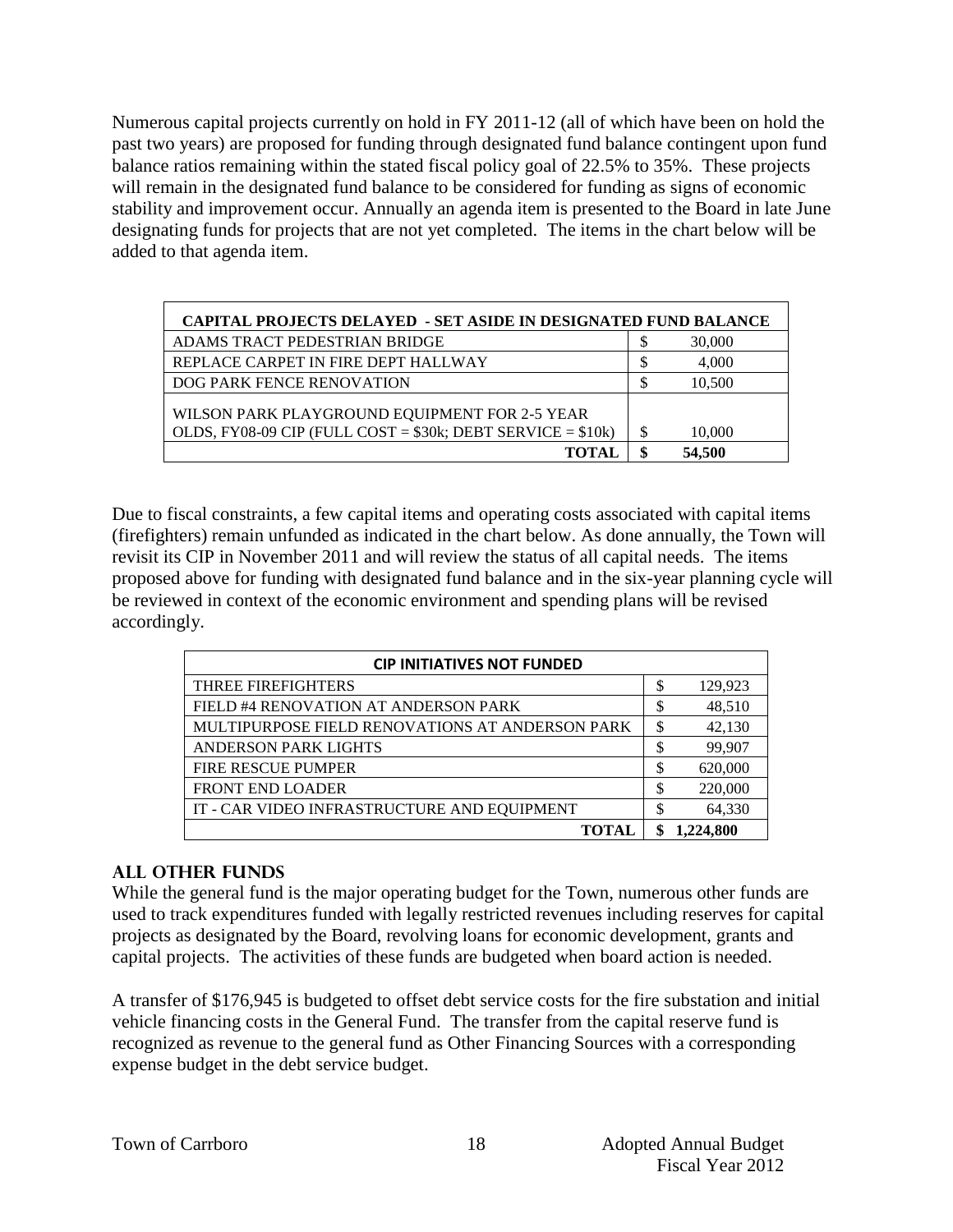#### **Conclusion**

A significant concern is that the major revenues (property tax receipts and sales taxes) remain anemic, showing less than 1% growth over the FY10-11 adopted budget. Many other recurring revenues are also experiencing little or no growth, such as intergovernmental revenue, interest earnings, and recreation fees. These are revenues that represent a response to the economic conditions. The no growth in revenues in the slow economic recovery requires the Town to delay capital improvement projects and consider the use of fund balance to maintain the current level of services to the citizens. As capital projects and vehicle replacements are delayed, there may be increased costs in the future.

Understanding the limited growth of town revenues, a word of caution is needed in understanding that the interests of maintaining town services and employee benefits without increasing the tax rate in this recommended budget will require the Town to pay for short and long-term commitments in the future that can only be covered through growth in the revenue stream and/or future tax increases. Specific large ticket items to consider in addition to delayed capital initiatives discussed above may include paying additional mandated state retirement costs; restoring the pay-for-performance program; increased debt service costs for vehicles and bond-funded sidewalk and greenways program to be supported by the General Fund, and continued health insurance cost increases. These items could impact the FY 2012-13 budget by a minimum of \$500,000. Additionally, funding for three new fire fighters and current frozen positions could add another \$300,000 or more.

The sales tax and the lackluster growth in the Town's property tax base are two large and important sources of funding for the Town that severely limit what can be afforded in the way of community services. The Town will continue to make careful and balanced choices in providing for, day-to-day services, longer term capital needs and the recognition of the valuable contributions made by all of our employees. It is important in our community to continue the commitment to quality service delivery and strong fiscal health in a manner that is sustainable for future generations.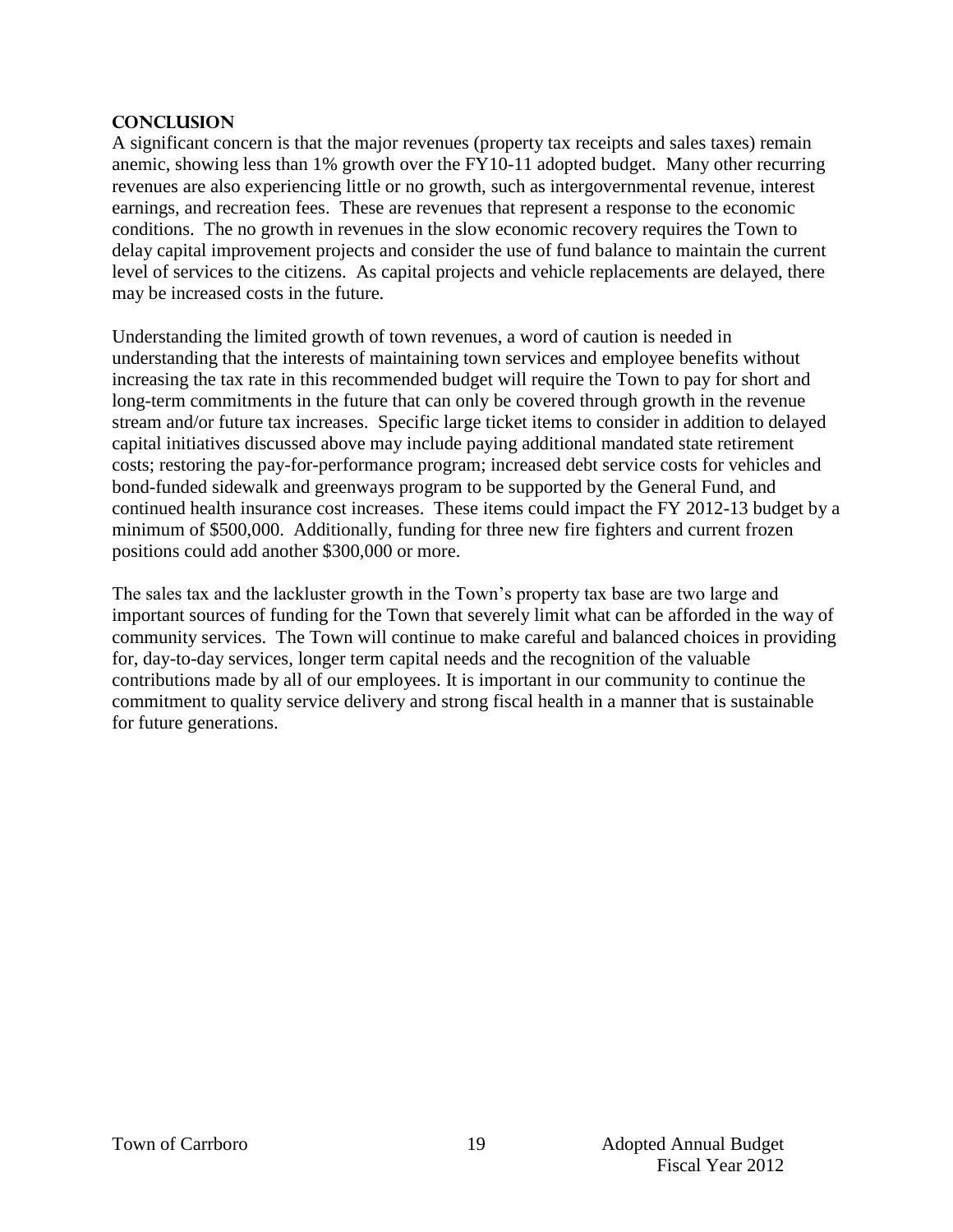|                                       |                     | <b>Special</b>                       |                             |                        |
|---------------------------------------|---------------------|--------------------------------------|-----------------------------|------------------------|
|                                       | <b>General Fund</b> | <b>Revenue Funds   Capital Funds</b> |                             | <b>Total All Funds</b> |
| <b>Ad Valorem Tax</b>                 | \$11,246,033        |                                      |                             | \$<br>11,246,033       |
| <b>Local Sales Tax</b>                | \$2,966,053         |                                      |                             | \$<br>2,966,053        |
| <b>Other Taxes/Licenses</b>           | \$406,076           |                                      |                             | 406,076<br>\$          |
| <b>Unrestricted Intergovernmental</b> | \$849,531           |                                      |                             | 849,531<br>\$          |
| <b>Restricted Intergovernmental</b>   | $$509,765$ \$       | 379,900                              | \$<br>1,617,804             | \$<br>2,507,469        |
| <b>Fees and Permits</b>               | \$1,015,238         |                                      |                             | 1,015,238<br>\$        |
| <b>Sales and Services</b>             | \$229,846           |                                      |                             | 229,846<br>\$          |
| <b>Investment Earnings</b>            | $$25,000$ \ \$      | 305,000                              | \$<br>179,507               | \$<br>509,507          |
| <b>Other Revenues</b>                 | \$54,439            | 813,440<br>-\$                       | \$<br>463,551               | \$<br>1,331,430        |
| <b>Other Financing Sources</b>        | \$475,795           |                                      | \$<br>8,173,228             | \$<br>8,649,023        |
| <b>Fund Balance Appropriated</b>      |                     | 11,750                               |                             | 723,913<br>\$          |
| <b>Total Budgeted Revenues</b>        | \$<br>18,489,939    | 1,510,090                            | $\mathbf{\$}$<br>10,434,090 | \$<br>30,434,119       |

# **Revenue Summary - All Funds FY 2011-12 Budget by Fund Type**

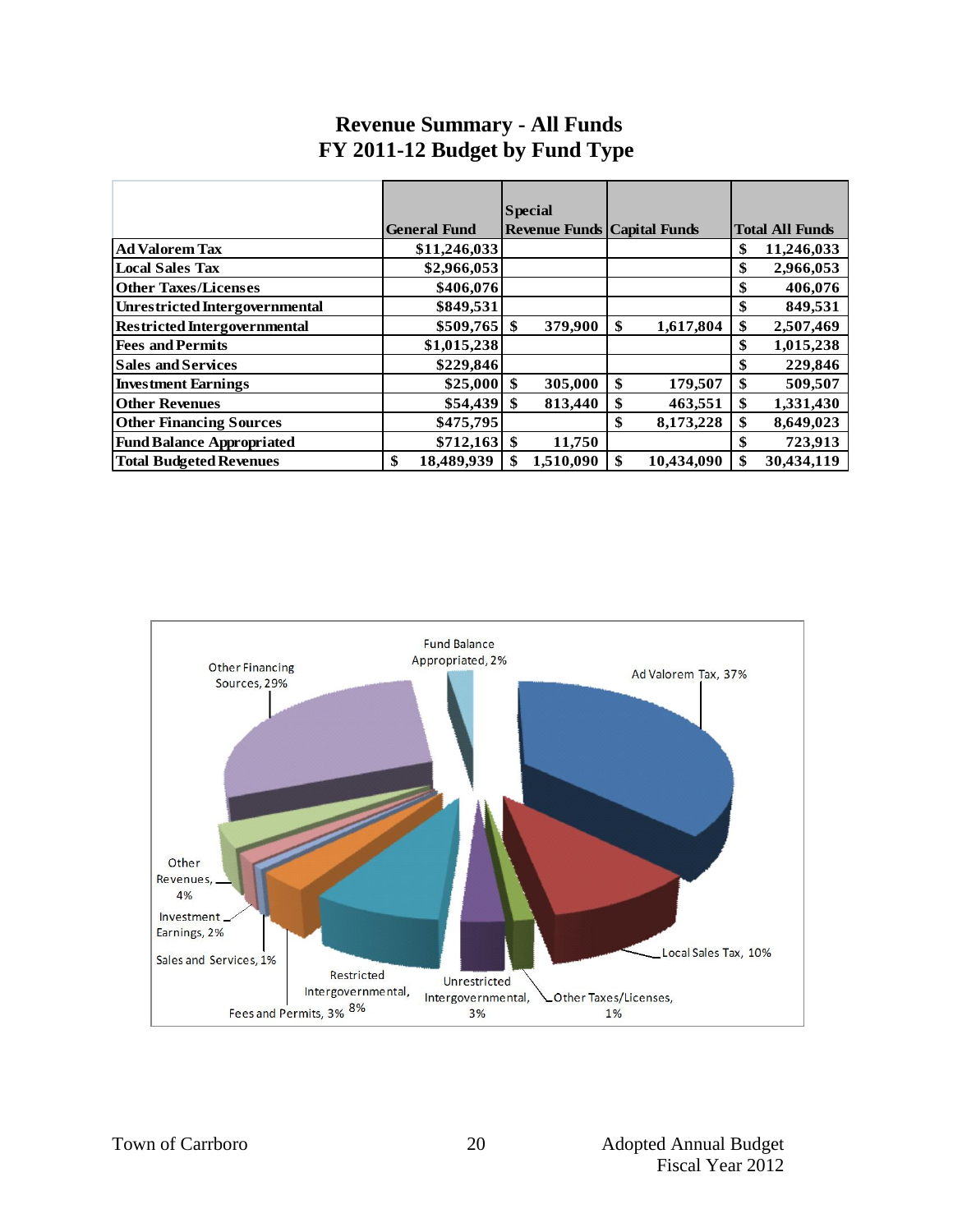|                                           |                     | <b>Special</b>                     |                  |                        |
|-------------------------------------------|---------------------|------------------------------------|------------------|------------------------|
|                                           | <b>General Fund</b> | <b>Revenue Funds Capital Funds</b> |                  | <b>Total All Funds</b> |
| <b>Mayor and Board of Aldermen</b>        | \$<br>298,236       |                                    |                  | \$<br>298,236          |
| <b>Advisory Boards</b>                    | \$<br>11,800        |                                    |                  | \$<br>11,800           |
| <b>Governance Support</b>                 | \$<br>268,541       |                                    |                  | \$<br>268,541          |
| <b>Town Manager</b>                       | \$<br>275,987       |                                    |                  | \$<br>275,987          |
| <b>Economic and Community Development</b> | \$<br>150,604       | \$<br>1,130,190                    |                  | \$<br>1,280,794        |
| <b>Town Clerk</b>                         | \$<br>88,120        |                                    |                  | \$<br>88,120           |
| <b>Management Services</b>                | \$<br>1,001,601     |                                    |                  | \$<br>1,001,601        |
| <b>Human Resources</b>                    | \$<br>376,731       |                                    |                  | \$<br>376,731          |
| <b>Information Technology</b>             | \$<br>868,785       |                                    |                  | \$<br>868,785          |
| <b>Police</b>                             | \$<br>3,359,901     |                                    |                  | \$<br>3,359,901        |
| <b>Fire</b>                               | \$<br>2,401,635     |                                    | \$<br>3,250,000  | \$<br>5,651,635        |
| <b>Planning</b>                           | \$<br>1,192,020     | \$<br>379,900                      |                  | \$<br>1,571,920        |
| <b>Transportation</b>                     | \$<br>1,064,150     |                                    |                  | \$<br>1,064,150        |
| <b>Public Works</b>                       | \$<br>3,794,881     |                                    | \$<br>7,007,145  | \$<br>10,802,026       |
| <b>Parks and Recreation</b>               | \$<br>1,428,198     |                                    | \$               | \$<br>1,428,198        |
| Non-departmental                          | \$<br>506,639       |                                    | \$<br>176,945    | \$<br>683,584          |
| <b>Debt Service</b>                       | \$<br>1,402,111     |                                    |                  | \$<br>1,402,111        |
| <b>Total Budgeted Expenditures</b>        | \$<br>18,489,939    | \$<br>1,510,090                    | \$<br>10,434,090 | \$<br>30,434,119       |

# **Expense Summary - All Funds FY 2011-12 Budget by Fund Type**

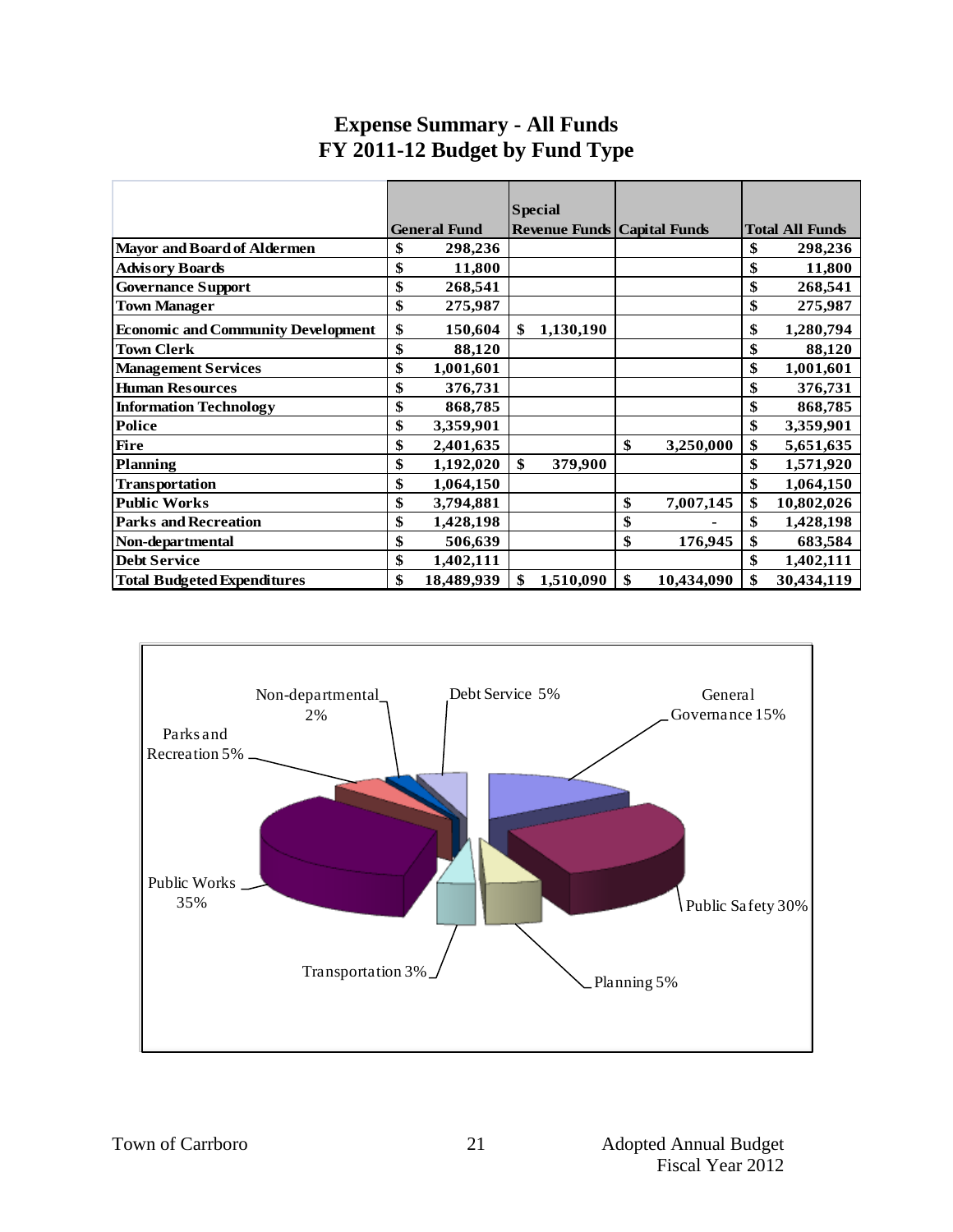#### **SUMMARY OF REVENUES, EXPENDITURES, AND OTHER FINANCING SOURCES GENERAL FUND**

|                                                                                                                                                                        | 2009-10<br>Actual              | 2010-11<br>Adopted                      | 2010-11<br>Estimated         | 2011-12<br>Adopted           | % Change<br>2011/12 from<br>2010/11 |
|------------------------------------------------------------------------------------------------------------------------------------------------------------------------|--------------------------------|-----------------------------------------|------------------------------|------------------------------|-------------------------------------|
| <b>Estimated Fiscal Year Beginning Fund Balance</b>                                                                                                                    | \$11,819,860                   | \$14,975,070                            | \$17,256,817                 | n/a                          | n/a                                 |
|                                                                                                                                                                        |                                |                                         |                              |                              |                                     |
| Revenues                                                                                                                                                               |                                |                                         |                              |                              |                                     |
| Ad Valorem Taxes                                                                                                                                                       | \$11,213,669                   | \$11,021,222                            | \$11,264,500                 | \$<br>11,246,033             | 2%                                  |
| Local Option Sales Taxes                                                                                                                                               | \$<br>3,039,931                | 3,062,136<br>\$                         | 2,702,158<br>\$              | 2,966,053<br>\$              | $-3%$                               |
| Other Taxes and Licenses                                                                                                                                               | \$<br>508,344                  | 402,750<br>\$                           | 413,100<br>\$                | 406,076<br>\$                | 1%                                  |
| Unrestricted Intergovernmental                                                                                                                                         | \$<br>875,129                  | \$<br>860,018                           | \$<br>858,819                | \$<br>849,531                | $\sim\!1\,\%$                       |
| Restricted Intergovernmental                                                                                                                                           | \$<br>731,165                  | \$<br>553,981                           | \$<br>594,882                | \$<br>509,765                | $-8%$                               |
| Permits and Services                                                                                                                                                   | \$<br>1,175,314                | \$<br>1,022,867                         | \$<br>1,074,730              | \$<br>1,015,238              | $-1%$                               |
| Sales and Services                                                                                                                                                     | \$<br>256,639                  | \$<br>244,606                           | \$<br>238,090                | $\mathbf S$<br>229,846       | $-6%$                               |
| <b>Investment Earnings</b>                                                                                                                                             | \$<br>49,174                   | \$<br>50,000                            | \$<br>15,000                 | \$<br>25,000                 | $-50%$                              |
| Other                                                                                                                                                                  | $\mathbb{S}$<br>122,317        | $\mathbb{S}$<br>44.069                  | $\mathbf S$<br>114,949       | $\mathbb{S}$<br>54.439       | 24%                                 |
| Subtotal                                                                                                                                                               | \$17,971,682                   | \$17,261,649                            | \$17,276,228                 | \$<br>17,301,981             | 0%                                  |
| Transfers In:                                                                                                                                                          |                                |                                         |                              |                              |                                     |
| <b>Installment Financing Proceeds</b>                                                                                                                                  | \$<br>617,955<br>$\mathbf S$   | $\mathbb{S}$<br>560,500<br>$\mathbb{S}$ | \$<br>560,500<br>$\mathbf S$ | 298,850<br>\$<br>$\mathbf S$ | $-47%$                              |
| Fund Balance Appropriated<br><b>Transfer from General Fund</b>                                                                                                         | \$<br>÷,                       | 526,591                                 | 526,591                      | 712,163                      | 35%                                 |
| Transfer from Grant Fund                                                                                                                                               | \$<br>$\overline{a}$           | \$                                      | \$                           | S.                           |                                     |
| Transfer from Capital Reserve Fund                                                                                                                                     | \$<br>÷,                       | $\mathbb{S}$<br>176,945                 | \$<br>176,945                | $\mathbb{S}$<br>176,945      | 0%                                  |
| Transfer from Non-Departmental                                                                                                                                         | $\mathbf S$<br>(404, 562)      |                                         |                              |                              |                                     |
| <b>Bond Proceeds</b>                                                                                                                                                   |                                |                                         |                              |                              |                                     |
| Other Financing                                                                                                                                                        | \$<br>213,393                  | \$<br>1,264,036                         | \$<br>1,264,036              | \$<br>1,187,958              | $-6%$                               |
| Revenues                                                                                                                                                               | \$18,185,075                   | \$18,525,685                            | \$18,540,264                 | \$<br>18,489,939             | $0\%$                               |
|                                                                                                                                                                        |                                |                                         |                              |                              |                                     |
| Expenditures                                                                                                                                                           |                                |                                         |                              |                              |                                     |
| General Government                                                                                                                                                     | \$<br>2,980,135                | 3,348,354<br>\$                         | 3,009,429<br>\$              | $\mathbb{S}$<br>3,340,405    | 0%                                  |
| Public Safety                                                                                                                                                          | $\mathbb{S}$<br>5,397,502      | \$ 5,736,446                            | 5,752,107<br>\$              | $\mathbb{S}$<br>5,761,536    | 0%                                  |
| Planning                                                                                                                                                               | 1,098,192<br>$\mathbb{S}$      | \$1,159,198                             | 1,129,139<br>\$              | $\mathbb{S}$<br>1,192,020    | 3%                                  |
| Transportation                                                                                                                                                         | 1,032,835<br>\$                | 1,064,150<br>\$                         | 1,064,150<br>\$              | \$<br>1,064,150              | 0%                                  |
| Public Works                                                                                                                                                           | $\mathbb{S}$<br>2,958,684      | $\mathbb{S}$<br>3,608,031               | S.<br>3,805,155              | S.<br>3,794,881              | 5%                                  |
| Parks and Recreation                                                                                                                                                   | \$<br>1,243,416                | 1,372,343<br>\$                         | \$<br>1,235,829              | \$<br>1,428,198              | 4%                                  |
| Economic and Physical Development                                                                                                                                      | \$<br>47,825                   | \$<br>$\mathbf{r}$                      | \$<br>$\mathbf{r}$           | \$                           | #DIV/0!                             |
| Nondepartmental                                                                                                                                                        | \$                             | \$<br>476,248                           | \$<br>$\sim$                 | $\mathbb{S}$<br>506,638      | 6%                                  |
| Capital Outlay                                                                                                                                                         | \$<br>2,474,729                | $\mathbb{S}$<br>$\blacksquare$          | \$<br>$\omega$               |                              |                                     |
| <b>Transfers To:</b>                                                                                                                                                   |                                |                                         |                              |                              |                                     |
| General Fund                                                                                                                                                           |                                |                                         |                              |                              |                                     |
| Capital Reserve Fund                                                                                                                                                   | \$<br>$\sim$                   | \$<br>212,000                           | \$<br>212,000                | \$<br>$\sim$                 | $-100%$                             |
| Capital Project Fund                                                                                                                                                   | \$<br>$\blacksquare$           | $\mathbb{S}$<br>$\sim$                  |                              |                              |                                     |
| Bond Fund                                                                                                                                                              | \$<br>$\blacksquare$           |                                         |                              |                              |                                     |
| Affordable Housing Fund                                                                                                                                                | \$<br>$\overline{\phantom{a}}$ |                                         |                              |                              |                                     |
| Debt Service:                                                                                                                                                          |                                |                                         |                              |                              |                                     |
| Principal                                                                                                                                                              | \$<br>1,214,257                | \$<br>1,237,001                         | 1,237,001<br>\$              | \$<br>1,107,059              | $-11%$                              |
| Interest and Other Charges                                                                                                                                             | \$<br>263,461                  | \$<br>311,914                           | \$<br>311,914                | 295,052                      | $-5%$                               |
|                                                                                                                                                                        |                                |                                         |                              |                              |                                     |
| <b>Total Expenditures</b>                                                                                                                                              | \$18,711,036                   | \$18,525,685                            | \$17,756,724                 | \$<br>18,489,939             | $0\%$                               |
|                                                                                                                                                                        |                                |                                         |                              |                              |                                     |
| <b>Estimated Fiscal Year Ending Fund Balance</b><br>Notes: In North Carolina, adopted budgets must be balanced. In some cases, fund balance is appropriated as part of | \$14,975,070                   | \$14,975,070                            | n/a                          | n/a                          | n/a                                 |

the adopted budget. The ending fund balance presented in this chart is not relevant on the columns showing adopted budget figures.The Town only has governmental funds.

General Government Accounting Principles require governmental fund data be presented separately for each individual major governmental fund. General Fund is always considered a major fund.

The change in the general fund balance is based on spending levels being at 83% of the total budget. Carrboro has maintained the fund balance level within the range stated in the Town's fiscal policy. In recent years, fund balance has exceeded the range ceiling of 35%.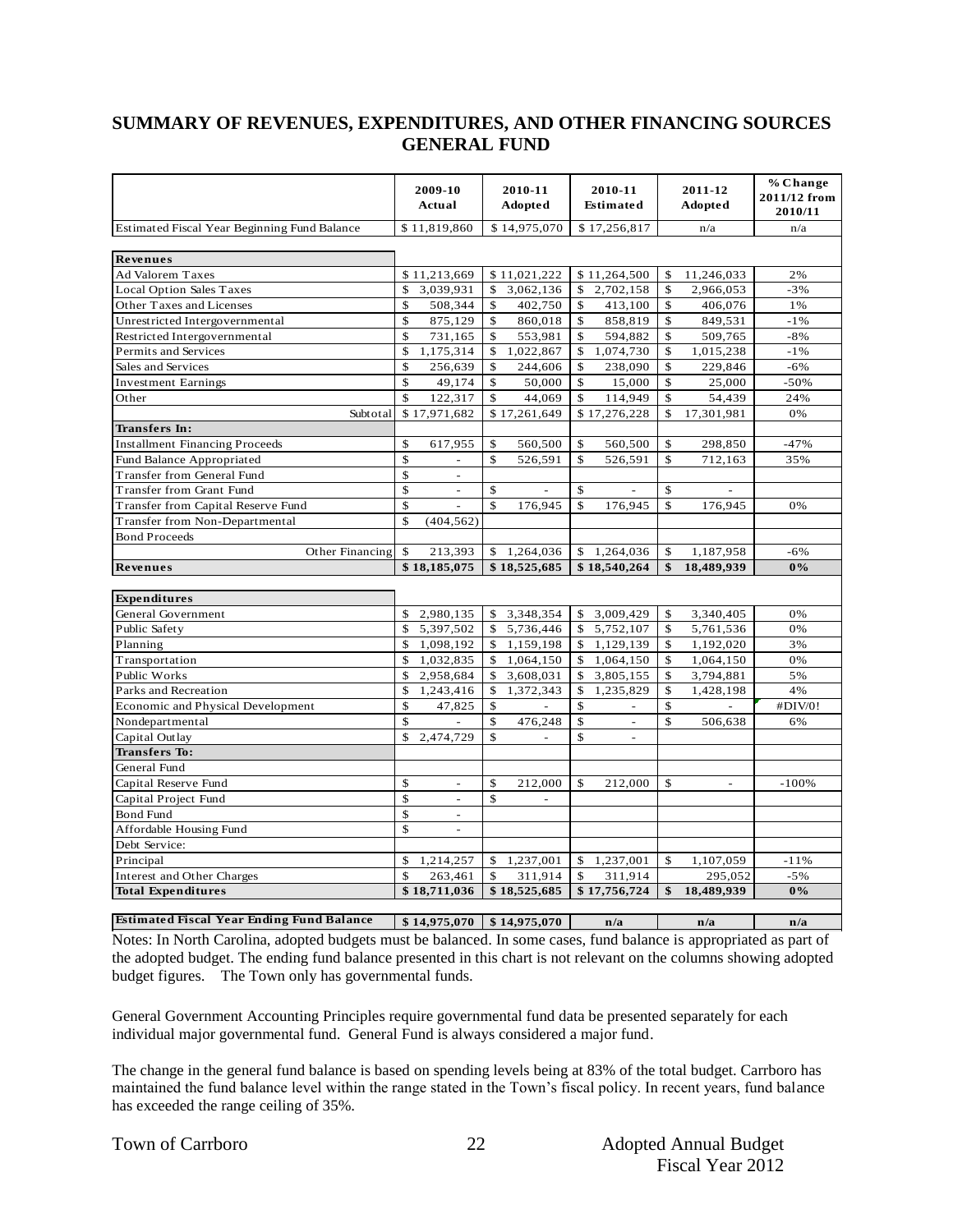#### **SUMMARY OF REVENUES, EXPENDITURES, AND OTHER FINANCING SOURCES BOND FUND**

|                                             | 2009-10<br>Actual |              | 2010-11<br>Estimated<br>Projection                                    |             | 2010-11<br><b>Adopted</b> | 2011-12<br><b>Adopted</b> | % Change<br>2011/12 from<br>2010/11 |
|---------------------------------------------|-------------------|--------------|-----------------------------------------------------------------------|-------------|---------------------------|---------------------------|-------------------------------------|
| <b>Estimated Fiscal Year Beginning Fund</b> |                   |              |                                                                       |             |                           |                           |                                     |
| <b>Balance</b>                              | \$(1,985,170)     |              | \$(2,127,006)                                                         |             | n/a                       | n/a                       | n/a                                 |
| <b>Revenues</b>                             |                   |              |                                                                       |             |                           |                           |                                     |
|                                             |                   |              |                                                                       |             |                           |                           |                                     |
| Ad Valorem Taxes                            |                   |              |                                                                       |             |                           |                           |                                     |
| Local Option Sales Taxes                    |                   |              |                                                                       |             |                           |                           |                                     |
| Other Taxes and Licenses                    |                   |              |                                                                       |             |                           |                           |                                     |
| Unrestricted Intergovernmental              | \$                |              |                                                                       |             |                           |                           |                                     |
| Restricted Intergovernmental                | 53,747            | \$           | 273,860                                                               | \$          | 967,508                   | \$<br>1,541,508           | 59.33%                              |
| Permits and Services                        |                   |              |                                                                       |             |                           |                           |                                     |
| Sales and Services                          |                   |              |                                                                       |             |                           |                           |                                     |
| <b>Investment Earnings</b>                  | \$<br>1,163       | \$           | 22,971                                                                | \$          | 155,757                   | \$<br>179,507             | 15.25%                              |
| Other                                       | \$                | \$           | 98,607                                                                | $\mathbf S$ | 98,607                    | \$<br>113,356             | 14.96%                              |
| <b>Transfers</b> In:                        |                   |              |                                                                       |             |                           |                           |                                     |
| <b>Installment Financing Proceeds</b>       |                   |              |                                                                       |             |                           |                           |                                     |
| Fund Balance Appropriated                   |                   |              |                                                                       |             |                           |                           |                                     |
| Transfer from General Fund                  |                   | \$           | 12,700                                                                | \$          | 12,700                    | \$<br>12,700              | 0.00%                               |
| Transfer from Grant Fund                    |                   |              |                                                                       |             |                           |                           |                                     |
| Transfer from Capital Reserve Fund          |                   | \$           | 239,988                                                               | \$          | 239,988                   | \$<br>239,988             | 0.00%                               |
| Transfer from Non-Departmental              |                   |              |                                                                       |             |                           |                           |                                     |
| <b>Bond Proceeds</b>                        |                   | \$           |                                                                       |             | \$2,600,540               | \$<br>2,600,540           | 0.00%                               |
| Revenues                                    | \$<br>54,910      | $\mathbf{s}$ | 648,126                                                               |             | \$4,075,100               | \$<br>4,687,599           | 15.03%                              |
|                                             |                   |              |                                                                       |             |                           |                           |                                     |
| Expenditures                                |                   |              |                                                                       |             |                           |                           |                                     |
| General Government                          |                   |              |                                                                       |             |                           |                           |                                     |
| Public Safety                               |                   |              |                                                                       |             |                           |                           |                                     |
| Planning                                    |                   |              |                                                                       |             |                           |                           |                                     |
| Transportation                              |                   |              |                                                                       |             |                           |                           |                                     |
| Public Works                                |                   |              |                                                                       |             |                           |                           |                                     |
| Parks and Recreation                        |                   |              |                                                                       |             |                           |                           |                                     |
| Economic and Physical Development           |                   |              |                                                                       |             |                           |                           |                                     |
| Nondepartmental                             |                   |              |                                                                       |             |                           |                           |                                     |
| Capital Outlay                              | \$<br>196,746     |              | \$1,212,526                                                           |             | \$3,835,112               | \$<br>4,687,599           | 22.23%                              |
| Transfers To:                               |                   |              |                                                                       |             |                           |                           |                                     |
| General Fund                                |                   |              |                                                                       |             |                           |                           |                                     |
| Capital Reserve Fund                        |                   |              |                                                                       | \$          | 239,988                   | \$                        | $-100.00\%$                         |
| Capital Project Fund                        |                   |              |                                                                       |             |                           |                           |                                     |
| Bond Fund                                   |                   |              |                                                                       |             |                           |                           |                                     |
| Affordable Housing Fund                     |                   |              |                                                                       |             |                           |                           |                                     |
| Debt Service:                               |                   |              |                                                                       |             |                           |                           |                                     |
| Principal                                   |                   |              |                                                                       |             |                           |                           |                                     |
| Interest and Other Charges                  |                   |              |                                                                       |             |                           |                           |                                     |
| <b>Total Expenditures</b>                   | \$<br>196,746     |              | \$1,212,526                                                           |             | \$4,075,100               | \$<br>4,687,599           | 15.03%                              |
|                                             |                   |              |                                                                       |             |                           |                           |                                     |
| <b>Estimated Fiscal Year Ending Fund</b>    |                   |              |                                                                       |             |                           |                           |                                     |
| <b>Balance</b>                              |                   |              | $\left  \frac{6}{2427,006} \right  \left  \frac{6}{2691,406} \right $ |             | n/a                       | n/a                       | n/a                                 |
|                                             |                   |              |                                                                       |             |                           |                           |                                     |

The Town continues to issue bond anticipation notes (BANS) to construct sidewalks and greenways. Upon completion of these bond-funded projects, the Town will issue bonds, eliminating the deficit currently recorded in the fund. GAAP requires short-term notes to be recorded as liabilities and not revenues.

At a minimum, governmental funds other than the general fund must be reported as major funds if they meet both of the following criteria:

- 10% criterion. An individual governmental fund reports at least 10% of any of the following: a)total governmental fund assets, b)total governmental fund liabilities, c) total governmental fund revenues, or d) total governmental fund expenditures
- 5% criterion. An individual governmental fund reports at least 5% of the aggregated total for both governmental funds and enterprise funds of any one of the items for which it met the 10% criterion.

23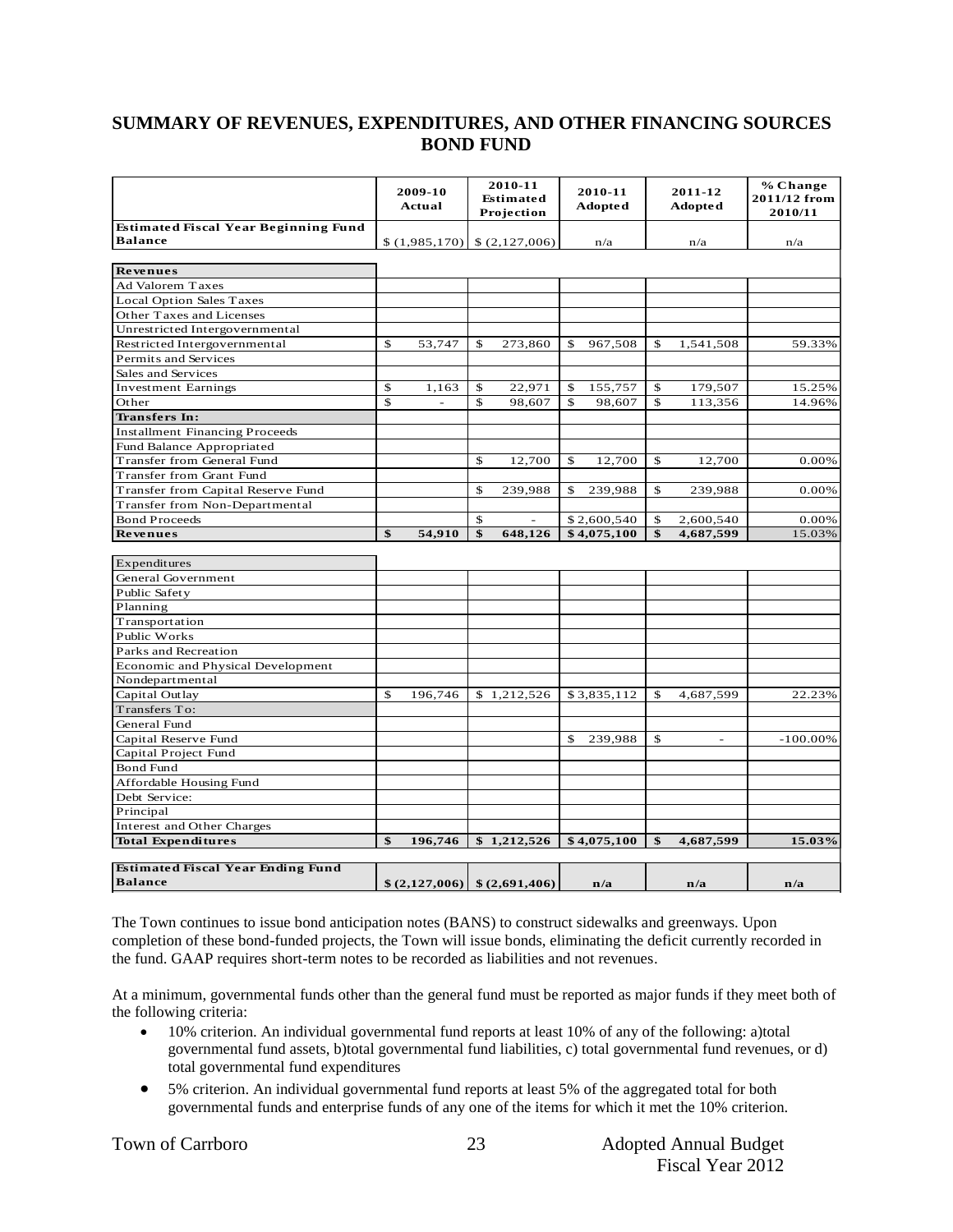### **SUMMARY OF REVENUES, EXPENDITURES, AND OTHER FINANCING SOURCES NONMAJOR FUNDS**

|                                         | 2009-10<br>Actual          | 2010-11<br>Estimated<br>Projection  | 2010-11<br>Adopted | 2011-12<br>Adopted                     | % Change<br>2011/12<br>from<br>2010/11 |
|-----------------------------------------|----------------------------|-------------------------------------|--------------------|----------------------------------------|----------------------------------------|
| <b>Estimated Beginning Fund Balance</b> | \$2,811,256                | \$4,170,367                         | n/a                | n/a                                    | n/a                                    |
| Revenues                                |                            |                                     |                    |                                        |                                        |
| <b>Ad Valorem Taxes</b>                 |                            |                                     |                    |                                        |                                        |
| <b>Local Option Sales Taxes</b>         |                            |                                     |                    |                                        |                                        |
| Other Taxes and Licenses                |                            |                                     |                    |                                        |                                        |
| Unrestricted Intergovernmental          |                            |                                     |                    |                                        |                                        |
| Restricted Intergovernmental            | \$<br>(1, 154)             | \$<br>456,196                       | \$<br>276,296      | \$<br>456,196                          | 65.11%                                 |
| Permits and Services                    |                            |                                     |                    |                                        |                                        |
| Sales and Services                      |                            |                                     |                    |                                        |                                        |
|                                         |                            |                                     |                    |                                        |                                        |
| <b>Investment Earnings</b>              | \$<br>23,758               | \$<br>511,097                       | \$<br>511,097      | $\$$<br>511,097                        | 0.00%                                  |
| Other                                   | \$<br>17,141               | $\overline{\mathcal{S}}$<br>629,575 | \$<br>539,575      | \$<br>638,261                          | 18.29%                                 |
| <b>Transfers In:</b>                    |                            |                                     |                    |                                        |                                        |
| <b>Installment Financing Proceeds</b>   |                            |                                     | \$4,017,000        | \$<br>4,017,000                        | 0.00%                                  |
| Fund Balance Appropriated               |                            |                                     |                    |                                        |                                        |
| <b>Transfer from General Fund</b>       | \$3,401,883                | \$3,401,883                         | \$1,634,028        | $\mathcal{S}$<br>1,634,028             | 0.00%                                  |
| <b>Transfer from Grant Fund</b>         |                            |                                     |                    |                                        |                                        |
| Transfer from Capital Reserve Fund      |                            |                                     |                    |                                        |                                        |
| <b>Transfer from Non-Departmental</b>   |                            |                                     |                    |                                        |                                        |
| <b>Bond Proceeds</b>                    |                            |                                     |                    |                                        |                                        |
| Revenues                                | \$3,441,628                | \$4,998,751                         | \$6,977,996        | $\mathcal{S}$<br>7,256,582             | 3.99%                                  |
|                                         |                            |                                     |                    |                                        |                                        |
| Expenditures                            |                            |                                     |                    |                                        |                                        |
| <b>General Government</b>               | $\boldsymbol{\$}$<br>2,719 | \$<br>$\blacksquare$                | \$<br>229,397      | \$<br>229,397                          | 0.00%                                  |
| <b>Public Safety</b>                    | \$                         |                                     |                    |                                        |                                        |
| Planning                                |                            |                                     |                    |                                        |                                        |
| Transportation                          |                            |                                     |                    |                                        |                                        |
| <b>Public Works</b>                     |                            |                                     |                    |                                        |                                        |
| Parks and Recreation                    |                            |                                     |                    |                                        |                                        |
| <b>Economic and Physical</b>            |                            |                                     |                    |                                        |                                        |
| Development                             | \$<br>15,825               | \$<br>27,963                        | \$<br>989,793      | \$<br>1,280,794                        | 29.40%                                 |
| Nondepartmental                         |                            |                                     |                    |                                        |                                        |
| Capital Outlay                          | \$<br>84,465               | \$<br>849,327                       | \$5,442,851        | \$<br>5,508,705                        | 1.21%                                  |
| Transfers To:                           |                            |                                     |                    |                                        |                                        |
| General Fund                            | \$<br>20,000               | \$<br>26,555                        | \$<br>315,955      | \$<br>237,686                          | $-24.77%$                              |
| Capital Reserve Fund                    |                            |                                     | \$                 |                                        |                                        |
| Capital Project Fund                    |                            |                                     |                    |                                        |                                        |
| <b>Bond Fund</b>                        |                            |                                     |                    |                                        |                                        |
| <b>Affordable Housing Fund</b>          |                            |                                     |                    |                                        |                                        |
|                                         |                            |                                     |                    |                                        |                                        |
| Debt Service:                           |                            |                                     |                    |                                        |                                        |
| Principal                               |                            |                                     |                    |                                        |                                        |
| <b>Interest and Other Charges</b>       |                            |                                     |                    |                                        |                                        |
| <b>Total Expenditures</b>               | \$<br>123,009              | \$<br>903,845                       | \$6,977,996        | $\boldsymbol{\mathsf{S}}$<br>7,256,582 | 3.99%                                  |
| <b>Estimated Ending Fund Balance</b>    | \$4,170,367                | \$8,265,273                         | n/a                | n/a                                    | n/a                                    |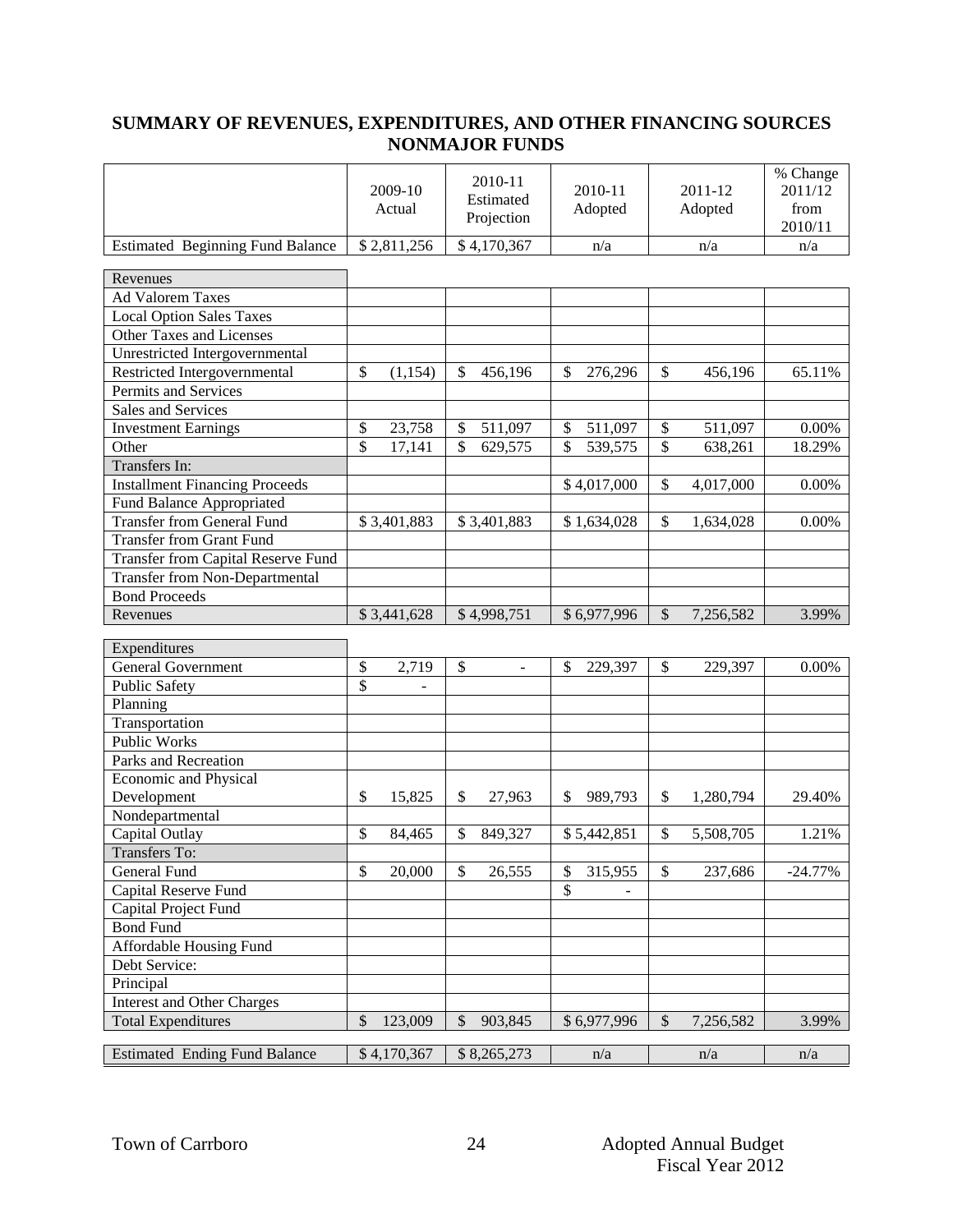#### **SUMMARY OF REVENUES, EXPENDITURES, AND OTHER FINANCING SOURCES TOTAL GOVERNMENTAL FUNDS**

|                                           | 2009-10<br>Actual              | 2010-11<br>Estimated<br>Projection | 2010-11<br>Adopted      | 2011-12<br>Adopted       | % Change<br>2011/12<br>from<br>2010/11 |
|-------------------------------------------|--------------------------------|------------------------------------|-------------------------|--------------------------|----------------------------------------|
| <b>Fiscal Year Beginning Fund Balance</b> | \$12,645,946                   | \$19,300,178                       | n/a                     | n/a                      | n/a                                    |
|                                           |                                |                                    |                         |                          |                                        |
| Revenues<br>Ad Valorem Taxes              | \$11,213,669                   | \$11,264,500                       | \$11,021,222            | 11,246,033<br>\$         | 2.04%                                  |
| <b>Local Option Sales Taxes</b>           | 3,039,931<br>\$                | \$2,702,158                        | 3,062,136<br>\$         | 2,966,053<br>\$          | $-3.14%$                               |
| Other Taxes and Licenses                  | \$<br>508,344                  | \$<br>413,100                      | \$<br>402,750           | \$<br>406,076            | 0.83%                                  |
| Unrestricted Intergovernmental            | \$<br>875,129                  | \$<br>858,819                      | \$<br>860,018           | \$<br>849,531            | $-1.22%$                               |
| Restricted Intergovernmental              | \$<br>783,758                  | \$<br>1,324,938                    | \$<br>1,797,785         | \$<br>2,507,469          | 39.48%                                 |
| Permits and Services                      | \$<br>1,175,314                | \$<br>1,074,730                    | 1,022,867<br>\$         | \$<br>1,015,238          | $-0.75%$                               |
| Sales and Services                        | \$<br>256,639                  | \$<br>238,090                      | \$<br>244,606           | \$<br>229,846            | $-6.03%$                               |
| <b>Investment Earnings</b>                | \$<br>74,095                   | \$<br>549,068                      | \$<br>716,854           | \$<br>715,604            | $-0.17%$                               |
| Other                                     | \$<br>139,458                  | \$<br>843,131                      | \$<br>682,251           | \$<br>806,056            | 18.15%                                 |
| <b>Transfers In:</b>                      |                                |                                    |                         |                          |                                        |
| <b>Installment Financing Proceeds</b>     | \$<br>617,955                  | \$<br>$\overline{\phantom{a}}$     | \$<br>4,577,500         | \$<br>4,017,000          | $-12.24%$                              |
| Fund Balance Appropriated                 | \$                             | \$<br>560,500                      | \$<br>526,591           | \$<br>298,850            | $-43.25%$                              |
| <b>Transfer from General Fund</b>         | \$<br>3,401,883                | \$<br>3,941,174                    | \$<br>1,646,728         | \$<br>2,358,891          | 43.25%                                 |
| <b>Transfer from Grant Fund</b>           | \$<br>$\overline{\phantom{a}}$ | \$                                 | \$                      | \$                       |                                        |
| Transfer from Capital Reserve Fund        | \$<br>$\overline{\phantom{a}}$ | \$<br>239,988                      | \$<br>416,933           | \$<br>239,988            | $-42.44%$                              |
|                                           | \$                             |                                    |                         |                          |                                        |
| Transfer from Non-Departmental            | (404, 562)                     | \$<br>176,945                      | \$                      | \$<br>176,945            |                                        |
| <b>Bond Proceeds</b>                      | \$                             | \$                                 | \$2,600,540             | \$<br>2,600,540          | 0.00%                                  |
| <b>Revenues</b>                           | \$21,681,613                   | \$24,187,141                       | \$29,578,781            | \$<br>30,434,119         | 2.89%                                  |
|                                           |                                |                                    |                         |                          |                                        |
| <b>Expenditures</b>                       |                                |                                    |                         |                          |                                        |
| <b>General Government</b>                 | \$<br>2,982,854                | \$<br>6,305,361                    | \$3,577,751             | \$<br>3,569,802          | $-0.22%$                               |
| Public Safety                             | \$<br>5,397,502                | \$<br>5,752,107                    | 5,736,446<br>\$         | \$<br>5,761,536          | 0.44%                                  |
| Planning                                  | \$<br>1,098,192                | \$<br>1,129,139                    | \$<br>1,159,198         | \$<br>1,192,020          | 2.83%                                  |
| Transportation                            | \$<br>1,032,835                | 1,064,150<br>\$                    | \$<br>1,064,150         | \$<br>1,064,150          | 0.00%                                  |
| Public Works                              | \$<br>2,958,684                | \$3,805,155                        | \$<br>3,608,031         | \$<br>3,794,881          | 5.18%                                  |
| Parks and Recreation                      | \$<br>1,243,416                | \$1,235,829                        | 1,372,343<br>\$         | \$<br>1,428,198          | 4.07%                                  |
| Economic and Physical Development         | \$<br>63,650                   | \$<br>27,963                       | \$<br>989,793           | \$<br>1,280,794          | 29.40%                                 |
| Nondepartmental                           | \$                             | \$<br>$\overline{a}$               | \$<br>476,248           | \$<br>506,638            | 6.38%                                  |
| Capital Outlay                            | \$2,755,940                    | \$2,061,853                        | \$<br>9,277,963         | \$<br>10,196,304         | 9.90%                                  |
| <b>Transfers To:</b>                      |                                |                                    |                         |                          |                                        |
| General Fund                              | \$<br>20,000                   | $\mathbb{S}$<br>26,555             | $\mathbb{S}$<br>315,955 | $\sqrt[6]{3}$<br>237,686 | $-24.77\%$                             |
| Capital Reserve Fund                      | \$                             | \$<br>212,000                      | \$<br>451,988           | \$                       | $-100.00\%$                            |
| Capital Project Fund                      | \$                             | \$                                 | \$                      | \$                       | 0.00%                                  |
| <b>Bond Fund</b>                          | \$                             | \$                                 | \$<br>÷,                | \$<br>$\overline{a}$     |                                        |
| Affordable Housing Fund                   | \$                             | \$                                 | \$                      | \$                       |                                        |
| Debt Service:                             | \$                             | \$                                 | \$                      |                          |                                        |
| Principal                                 | \$1,214,257                    | \$1,237,001                        | \$<br>1,237,001         | \$<br>1,107,059          | $-10.50%$                              |
| Interest and Other Charges                | \$<br>263,461                  | \$<br>311,914                      | \$<br>311,914           | \$<br>295,052            | $-5.41%$                               |
| <b>Total Expenditures</b>                 | \$19,030,791                   | \$23,169,027                       | \$29,578,781            | \$<br>30,434,119         | 2.89%                                  |
|                                           |                                |                                    |                         |                          |                                        |
| <b>Fiscal Year Ending Fund Balance</b>    | \$17,018,431                   | n/a                                | n/a                     | n/a                      | n/a                                    |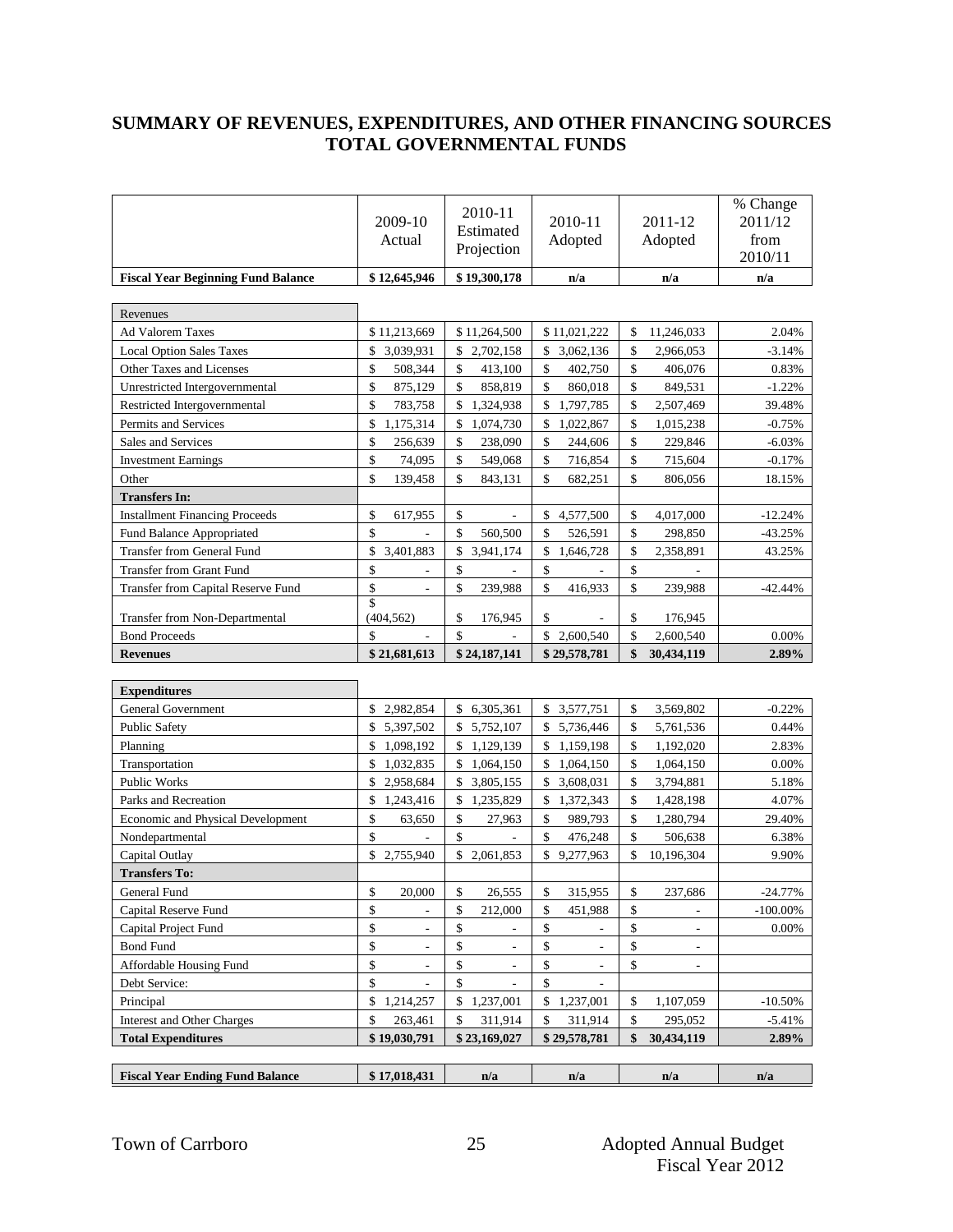The following ordinance was introduced by Alderman Gist and seconded by Alderman Broun:

# **ANNUAL BUDGET ORDINANCE**

### **Town of Carrboro, North Carolina FY 2011-12**

Ordinance No. 23/2010-11

WHEREAS, the recommended budget for FY 2011-12 was submitted to the Board of Aldermen on May 3, 2011 by the Town Manager pursuant to G.S. 159-11 and filed with the Town Clerk pursuant to G.S. 159-12;

WHEREAS, on May 24, 2011, the Board of Aldermen held a public hearing on the budget pursuant to G.S. 159-12;

WHEREAS, on June 21, 2011, the Board of Aldermen adopted a budget ordinance making appropriations and levying taxes in such sums as the Board of Aldermen considers sufficient and proper in accordance with G.S. 159-13;

BE IT ORDAINED BY THE BOARD OF ALDERMEN OF THE TOWN OF CARRBORO, NORTH CAROLINA:

**Section 1.** The following amounts are hereby appropriated for the operation of the Town of Carrboro and its activities for the fiscal year beginning July 1, 2011 and ending June 30, 2012, according to the following schedules.

| Mayor & Board of Aldermen\$ 298,236        |  |
|--------------------------------------------|--|
|                                            |  |
|                                            |  |
|                                            |  |
| Economic & Community Development\$ 150,604 |  |
|                                            |  |
| Management Services \$1,001,601            |  |
|                                            |  |
|                                            |  |
|                                            |  |
|                                            |  |
|                                            |  |
|                                            |  |
|                                            |  |
|                                            |  |
|                                            |  |
|                                            |  |
|                                            |  |
|                                            |  |

### **SCHEDULE A - GENERAL FUND**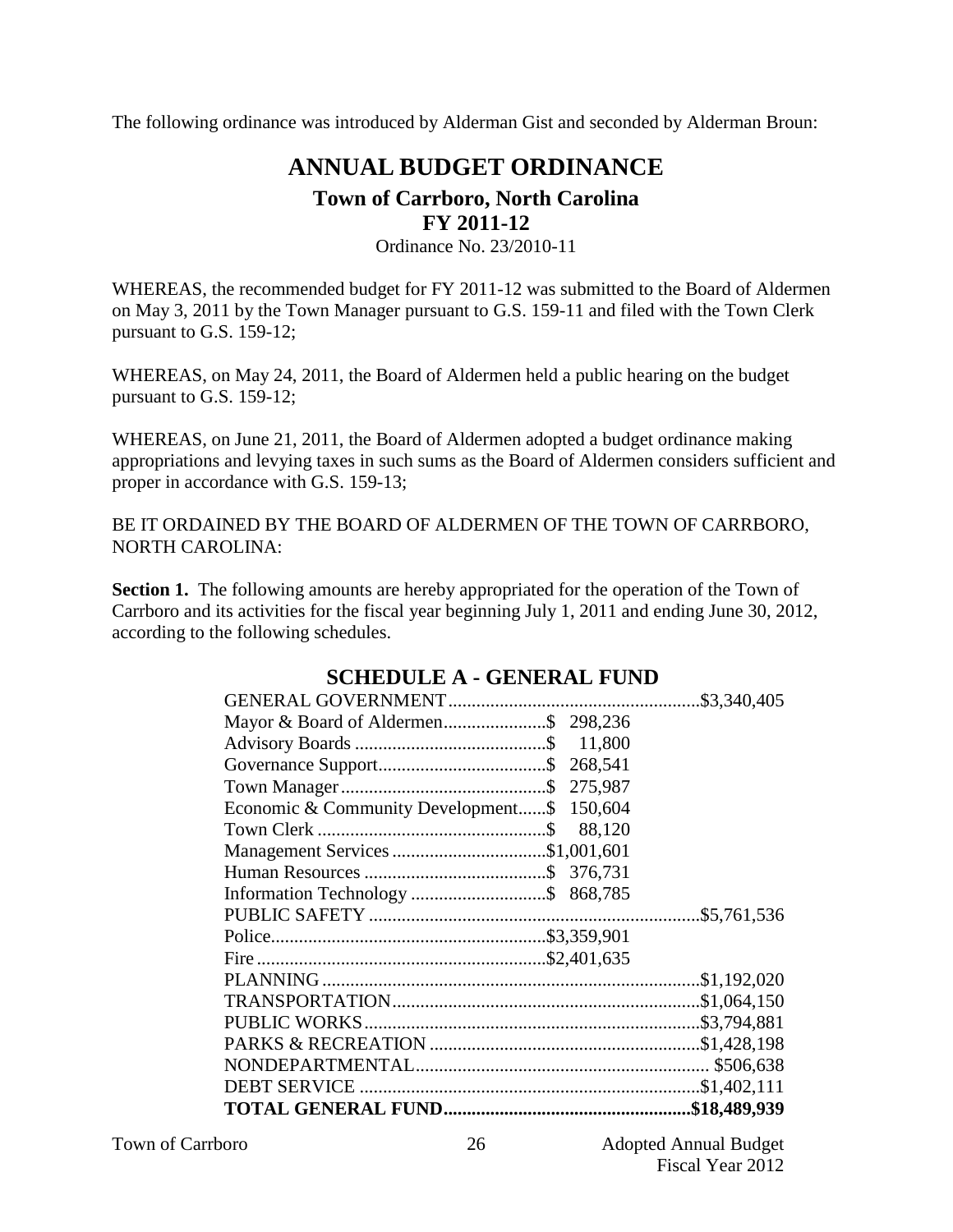# **SCHEDULE B – SPECIAL REVENUE FUNDS**

## **Capital Reserve Fund**

Transfer to General Fund ...............................................................\$176,945

**Section 2.** It is estimated that revenues from the following major sources will be available during the fiscal year beginning July 1, 2011 and ending June 30, 2012 to meet the foregoing schedules:

# **SCHEDULE A - GENERAL FUND**

## **SCHEDULE B – SPECIAL REVENUE FUNDS**

## **Capital Reserve Fund**

Fund Balance Appropriated ............................................................\$176,945

**Section 3.** Pursuant to GS 159-13.2 (a), the Board of Aldermen may authorize and budget for capital projects and multi-year special revenue funds in its annual budget ordinance. The project ordinance authorizes all appropriations necessary for the completion of the projects. No project ordinances are needed at this time.

**Section 4.** Charges for services and fees by Town Departments are levied in the amounts set forth in the Miscellaneous Fees and Charges Schedule.

**Section 5.** The following authorities shall apply:

- a. The Town Manager can transfer between departments and functions within the General Fund for pay plan adjustments, service level benefits, law enforcement separation allowance, unemployment insurance, and retiree, dependent, and permanent part-time health benefits without further action by the Board.
- b. The Town Manager can transfer within functions.

|  |  | Town of Carrboro |
|--|--|------------------|
|--|--|------------------|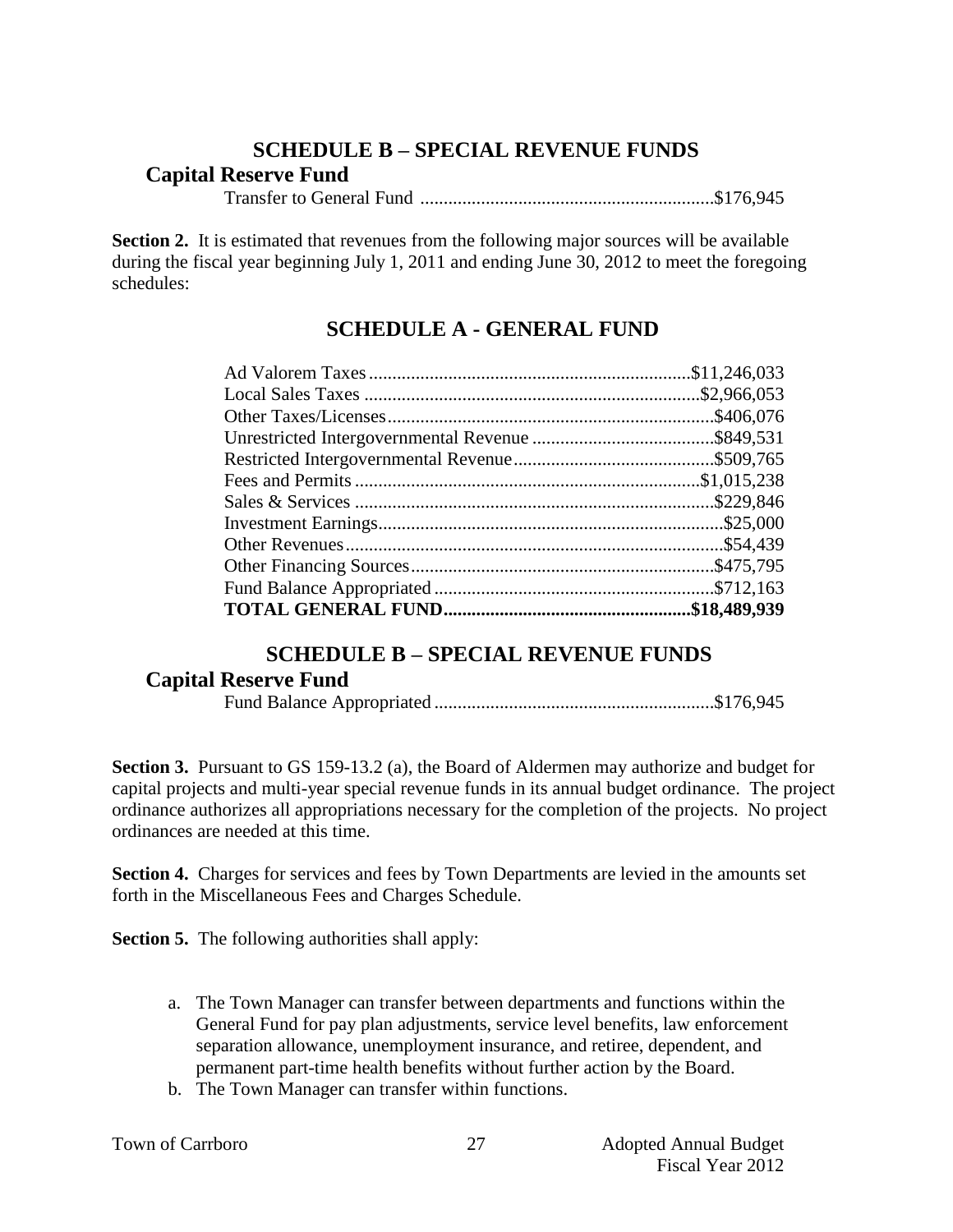- c. The Town Manager, in accordance with the Town fiscal policy, may at the end of a fiscal year, upon confirming that the undesignated fund balance available in the annual audit exceeds the policy ceiling of 35%, set aside an amount in designated fund balance for transfer to the capital reserve fund for future projects.
- d. All operating funds encumbered or designated within fund balance for project expenditures as confirmed in the annual June 30, 2011 audit of the previous year shall be re-appropriated to the Fiscal Year 2011-12 without further action by the Board.
- e. The Finance Officer may approve intradepartmental transfer requests between appropriation units and between programs (formally called "organizational units") within the departmental budget.
- f. Transfers between funds and transfers from the contingency account may be executed only by the Board of Aldermen. The Carrboro Board of Aldermen will appropriate funds from the Contingency account exclusively for government operations.
- g. In recognition of unpredictable fuel prices, a Fuel Contingency account has been established in the General Fund. The Town Manager may approve transfers from this Fuel Contingency account if needed by departments when their fuel line items are fully expended.
- h. The Orange County Tax Collector, is authorized, empowered, and commanded to collect the 2011 taxes set forth in the tax records filed in the office of the Orange County Tax Assessor, and in the tax receipts herewith delivered to the Tax Collector, in the amounts and from the taxpayers likewise set forth. Such taxes are hereby declared to be a first lien upon all real property of the respective taxpayers in the County of Orange. This section of the ordinance shall be a full and sufficient authority to direct, require, and enable the Orange County Tax Collector to levy on and sell any real or personal property of such taxpayers, for and on account thereof, in accordance with law.
- **i.** Under GS143-64.32, architectural, engineering, and surveying services with fees less than thirty thousand dollars (\$30,000) may in writing be exempt from the RFQ (Request for Qualification) process.

**Section 6.** There is hereby levied the following rates of tax on each one hundred dollars (\$100) valuation of taxable property as listed for taxes as of January 1, 2011 for the

purpose of raising the revenue constituting the general property taxes as set forth in the foregoing estimates of revenue and in order to finance the foregoing appropriations.

General Fund ......................................................................................\$.5894

**Section 7.** In accordance with G.S. 159-13, a copy of this ordinance shall be filed with the Town Manager, the Finance Officer, and the Town Clerk.

The foregoing resolution having been submitted to a vote received the following vote and was duly adopted this 21st day of June 2011;

Ayes: Sammy Slade, Lydia Lavelle, Joal Hall Broun, Jacquelyn Gist, Randee Haven-O'Donnell

28